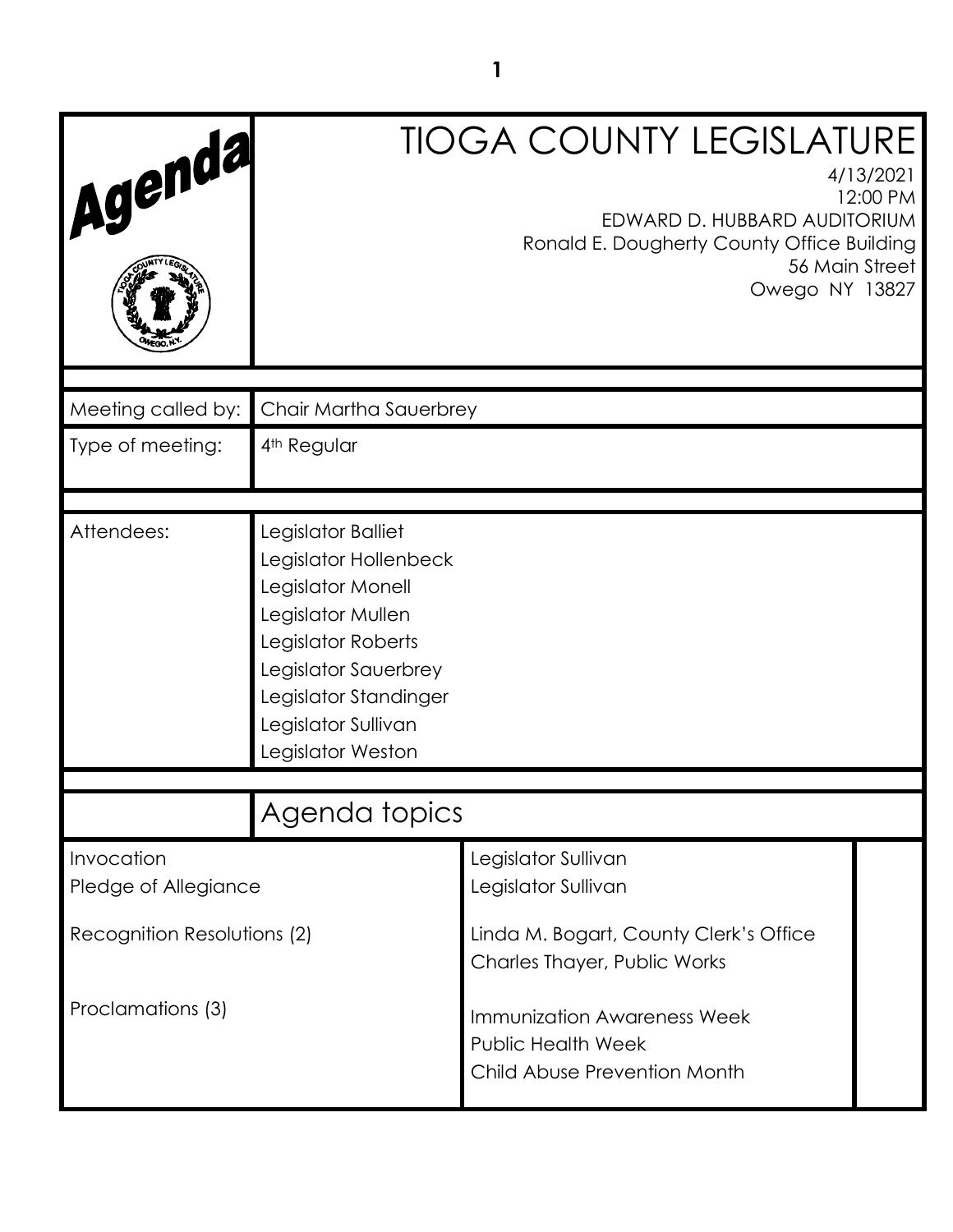| Privilege of the Floor                                    |                                                                                                                                                                                                                                       |                                                                                                                                        |  |
|-----------------------------------------------------------|---------------------------------------------------------------------------------------------------------------------------------------------------------------------------------------------------------------------------------------|----------------------------------------------------------------------------------------------------------------------------------------|--|
| Approval of Minutes                                       |                                                                                                                                                                                                                                       | March 9, 2021                                                                                                                          |  |
| Petitions, Communications & Notices                       |                                                                                                                                                                                                                                       |                                                                                                                                        |  |
| Appointments/Reappointments                               |                                                                                                                                                                                                                                       |                                                                                                                                        |  |
| <b>Reports Standing Committees</b>                        |                                                                                                                                                                                                                                       | 56 Main Street Building Committee                                                                                                      |  |
|                                                           |                                                                                                                                                                                                                                       |                                                                                                                                        |  |
| <b>RESOLUTIONS:</b>                                       |                                                                                                                                                                                                                                       | 1. Supreme Court Order – Town of Owego                                                                                                 |  |
|                                                           | Reviews                                                                                                                                                                                                                               | 2. Amend Resolutions #174-20 and #203-20 to Correct Error in Data<br>Calculations for 2020 New York State 8-Year Agricultural District |  |
|                                                           |                                                                                                                                                                                                                                       | 3. Authorize Execution of Cooperative Agreements between the Law<br>Department, ITCS, Sheriff, Public Health, DSS, and Mental Hygiene  |  |
|                                                           | Satellite Office                                                                                                                                                                                                                      | 4. Execute Lease with Barterra Properties, Ltd. for Mental Hygiene                                                                     |  |
|                                                           | 5. Renew Software Maintenance and Extended Warranties with<br>Dominion Voting for Three Years<br>6. Modify 2021 Budget and Transfer Funds Statewide Interoperable<br>Communications Formula Grant 2018 - Office of Emergency Services |                                                                                                                                        |  |
|                                                           |                                                                                                                                                                                                                                       |                                                                                                                                        |  |
| 7. Transfer of Funds Budget Modification – Mental Hygiene |                                                                                                                                                                                                                                       |                                                                                                                                        |  |
|                                                           | 8. Authorize Transfer of Funds for Purchase of Printer for the Economic<br>Development & Planning Department                                                                                                                          |                                                                                                                                        |  |
|                                                           | 9. Amend Budget & Appropriate Funds - Public Health                                                                                                                                                                                   |                                                                                                                                        |  |
|                                                           | 10. Amend Employee Handbook: Amend Section I. Rules of the<br>Legislature, Subsection 2. - Committees and Subsection 4 -<br>Appointments.                                                                                             |                                                                                                                                        |  |
|                                                           | Identification Badge Program                                                                                                                                                                                                          | 11. Amend Employee Handbook: Add New Policy to Section IV.<br>Personnel Rules, Subsection S. Entitled Tioga County Employee            |  |
|                                                           |                                                                                                                                                                                                                                       | 12. Create and Fill Highway Worker (Seasonal) Position - Public Works                                                                  |  |
|                                                           | Mental Hygiene                                                                                                                                                                                                                        | 13. Authorize Creation of a Full-Time Clinical Social Worker Position -                                                                |  |
|                                                           |                                                                                                                                                                                                                                       | 14. Amend Resolution 348-19; Authorization to Fund and Reclassify Full-<br>Time Vacant Position - Information Technology               |  |
|                                                           |                                                                                                                                                                                                                                       | 15. Authorize Waiver of 90-Day Hiring Delay - Mental Hygiene                                                                           |  |
|                                                           | Dispatcher - Sheriff's Office                                                                                                                                                                                                         | 16. Authorize Waiver of 90-Day Hiring Delay Part-Time Public Safety                                                                    |  |
|                                                           |                                                                                                                                                                                                                                       | 17. Authorize Waiver of 90-Day Hiring Delay - Social Services                                                                          |  |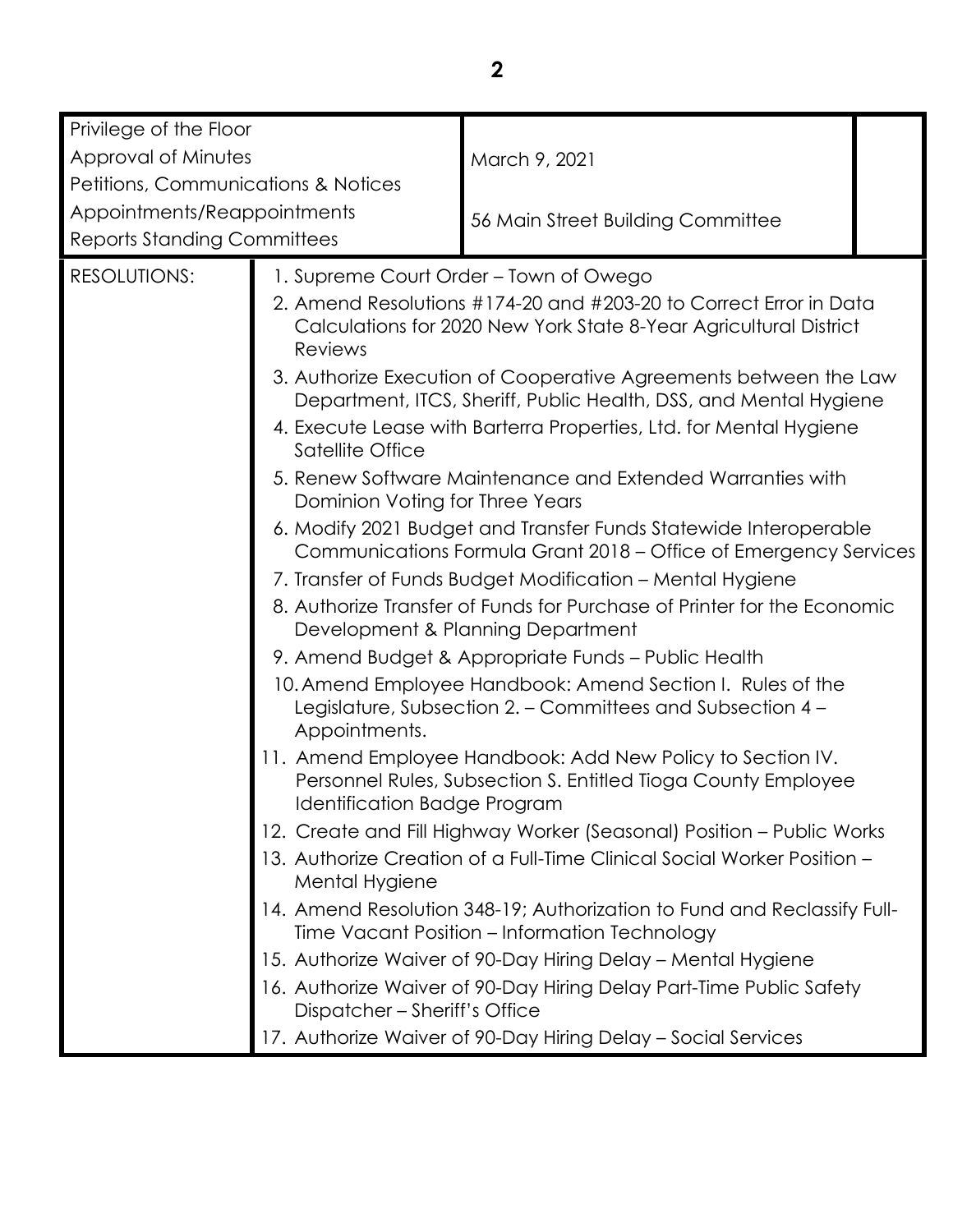## REFERRED TO ADMINISTRATIVE SERVICES COMMITTEE

#### RESOLUTION NO. -21 RECOGNITION OF LINDA M. BOGART'S 35 YEARS OF DEDICATED SERVICE TO TIOGA COUNTY

WHEREAS: On May 13, 1980, Linda M. Bogart began her career with Tioga County as a part-time Clerk-Typist at the Department of Social Services. Within two months, Linda was appointed to a full-time Clerk-Typist position in the County Clerk's Office and by October 4, 1982, Linda was promoted to Account Clerk-Typist. In 1989, Linda took some time off from work to stay at home with her newborn baby daughter, Jenny. On September 28, 1992, Linda went back to work for the Department of Social Services as a part-time Account Clerk-Typist. After three years with DSS, Linda returned to the County Clerk's Office as a full-time Account Clerk-Typist. As of January 1, 2012, the title of her position was reclassified to Recording Clerk, which is the position from which she is retiring after 35 years of exemplary service; and

WHEREAS: Linda has been extremely dedicated, loyal, and professional in the performance of her duties and responsibilities during her 35 years with Tioga County; and

WHEREAS: Linda is always ready and willing to assist any of her peers and the general public with genuine kindness and experience and has thus earned the respect of the County Clerk, Deputy County Clerk, colleagues, and peers throughout Tioga County; and

WHEREAS: Linda M. Bogart will retire on April 30, 2021; now therefore be it

RESOLVED: That the Tioga County Legislature, on its own behalf, as well as on behalf of the citizens of Tioga County, express sincere gratitude to Linda M. Bogart for her 35 years of dedicated and loyal service to the residents of Tioga County; and be it further

RESOLVED: That this resolution be spread upon the minutes of this meeting and a certified copy be presented to this outstanding employee, Linda M. Bogart.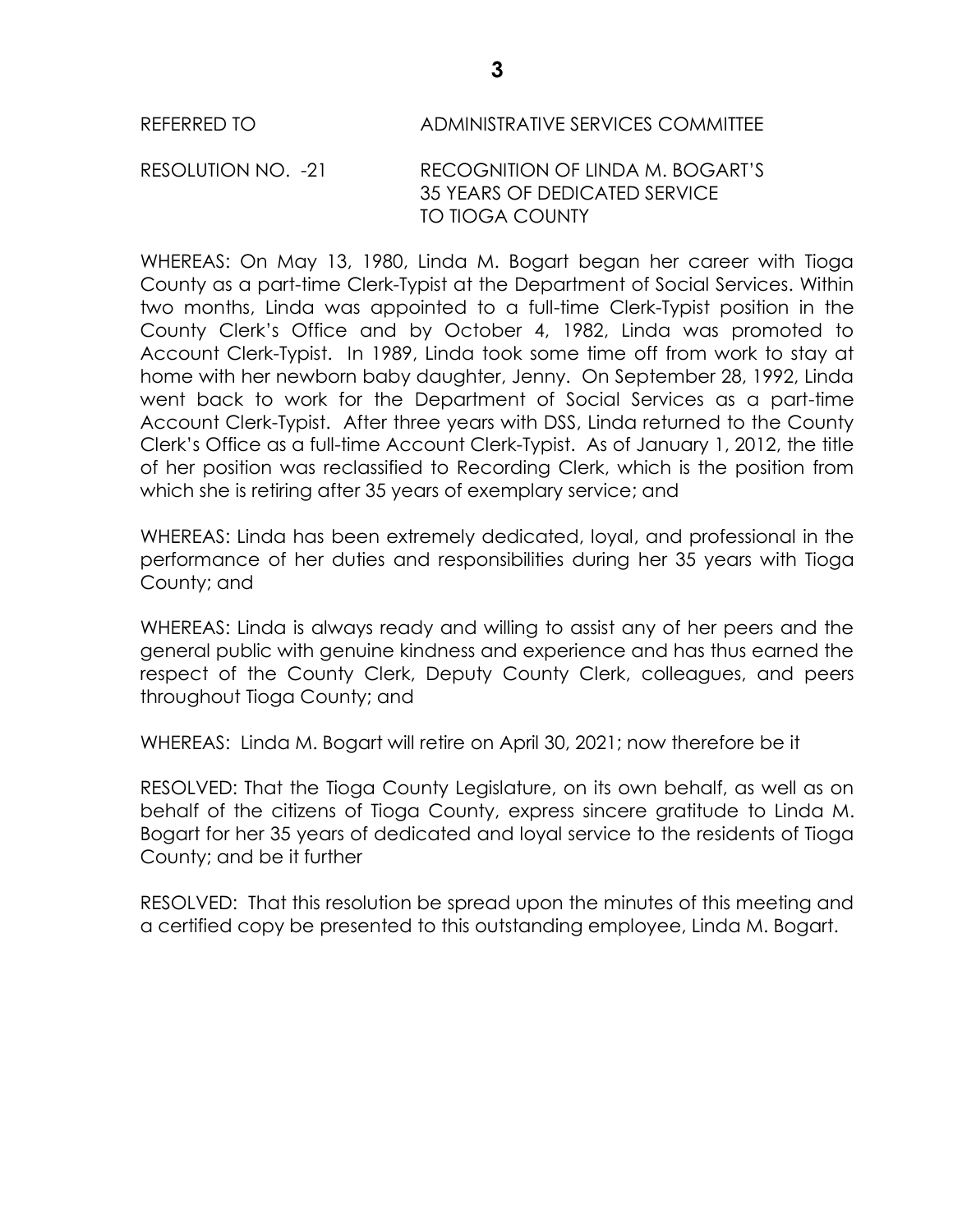| <b>PUBLIC WORKS COMMITTEE</b><br>REFERRED TO: |
|-----------------------------------------------|
|-----------------------------------------------|

RESOLUTION NO. -21 RECOGNIZING CHARLES THAYER'S 20 YEARS OF DEDICATED SERVICE TO TIOGA COUNTY

WHEREAS: Charles Thayer started his employment with Tioga County as Laborer of Public Works November 6, 2000; and was promoted to MEO I on February 17, 2001; and was promoted to MEO II on June 16, 2001; and was promoted to MEO III on November 25, 2002; and was promoted to HEO I on February 22, 2010; and

WHEREAS: Charles Thayer has been a dedicated and loyal employee in the performance of his duties and responsibilities during the past 20 years to the Public Works Department. He has earned the respect of his colleagues and peers throughout Tioga County; and

WHEREAS: Mr. Thayer is retiring on April 29, 2021; therefore be it

RESOLVED: That the Tioga County Legislature, on its own behalf, as well as on behalf of the citizens of Tioga County, express sincere gratitude to Charles Thayer for his 20 years of dedicated and loyal service to the residents of Tioga County; and be it further

RESOLVED: That this resolution be spread upon the minutes of this meeting and a certified copy be presented to this dedicated and outstanding employee, Charles Thayer.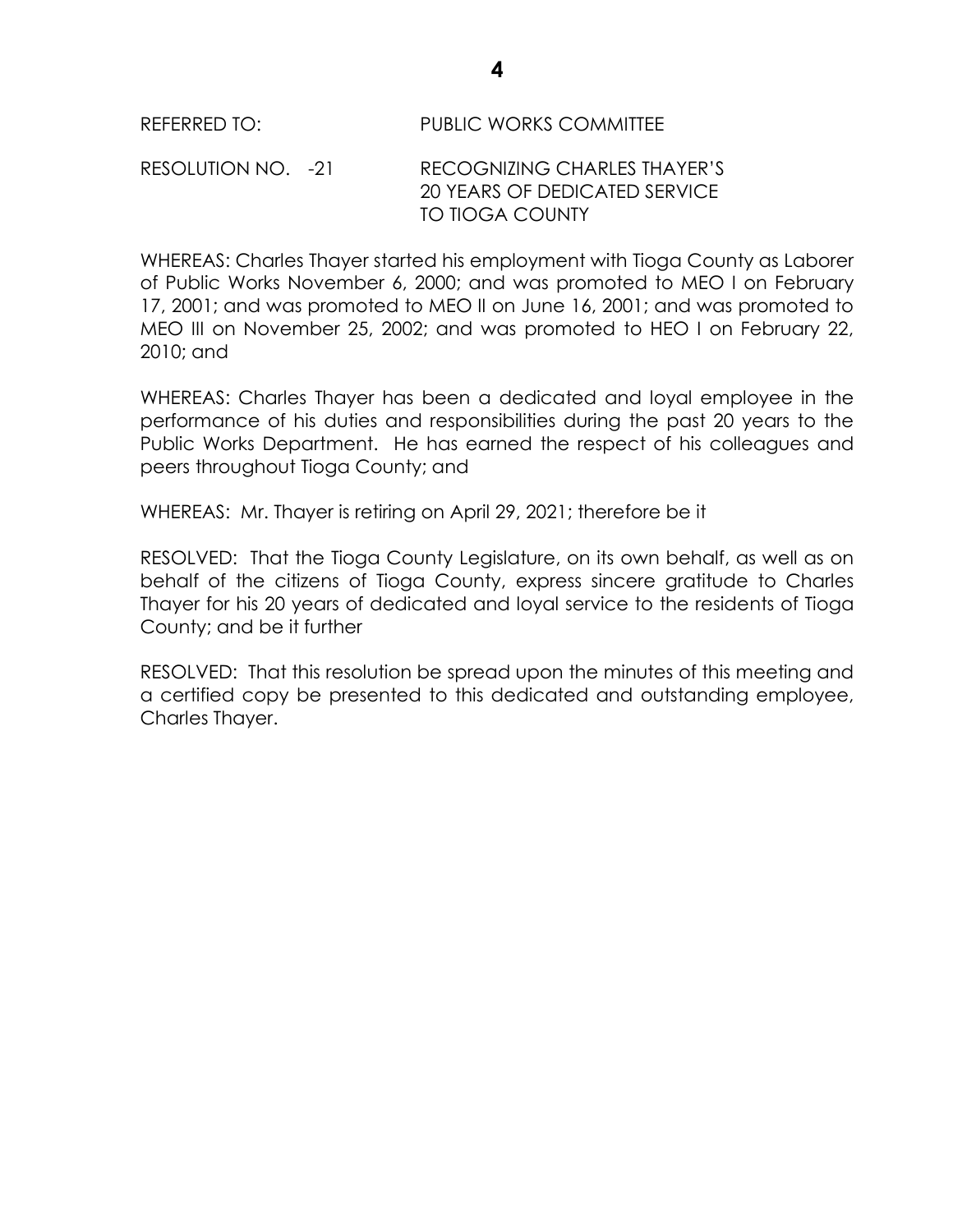#### **County of Tioga**

#### **EXECUTIVE PROCLAMATION**

WHEREAS: The week of April 24th-30th is designated as *World Immunization Awareness Week;* and

WHEREAS: Vaccination against preventable diseases is acknowledged as one of the most effective public health missions that saves millions of lives each year; and

WHEREAS: Routine vaccinations have been negatively impacted by the COVID-19 pandemic, with immunization rates significantly declining in the adolescent and adult populations; and

WHEREAS: Following the Center for Disease Control and Prevention's Recommended Immunization Schedule for Children protects children from 14 potentially serious diseases before their second birthday; and

WHEREAS: The release of vaccinations for COVID-19 has reiterated the importance of educating the public on the benefits of vaccination to reduce rates of severe illness and/or death from the novel coronavirus; and

WHEREAS: As of March 25, 2021, approximately 20.8% of Tioga County residents have received at least one dose of the COVID-19 vaccine; and

WHEREAS: Awareness, coupled with education and outreach, on the efficacy and safety of vaccines can be utilized to improve Tioga County's routine and COVID-19 immunization rates, now therefore

The TIOGA COUNTY LEGISLATURE does hereby Proclaim and designate the week of April  $24<sup>th</sup> - 30<sup>th</sup>$  as:

### **IMMUNIZATION AWARENESS WEEK IN TIOGA COUNTY**

In Tioga County and urges residents to stay on schedule for routine immunizations and consider getting vaccinated against COVID-19 when eligible.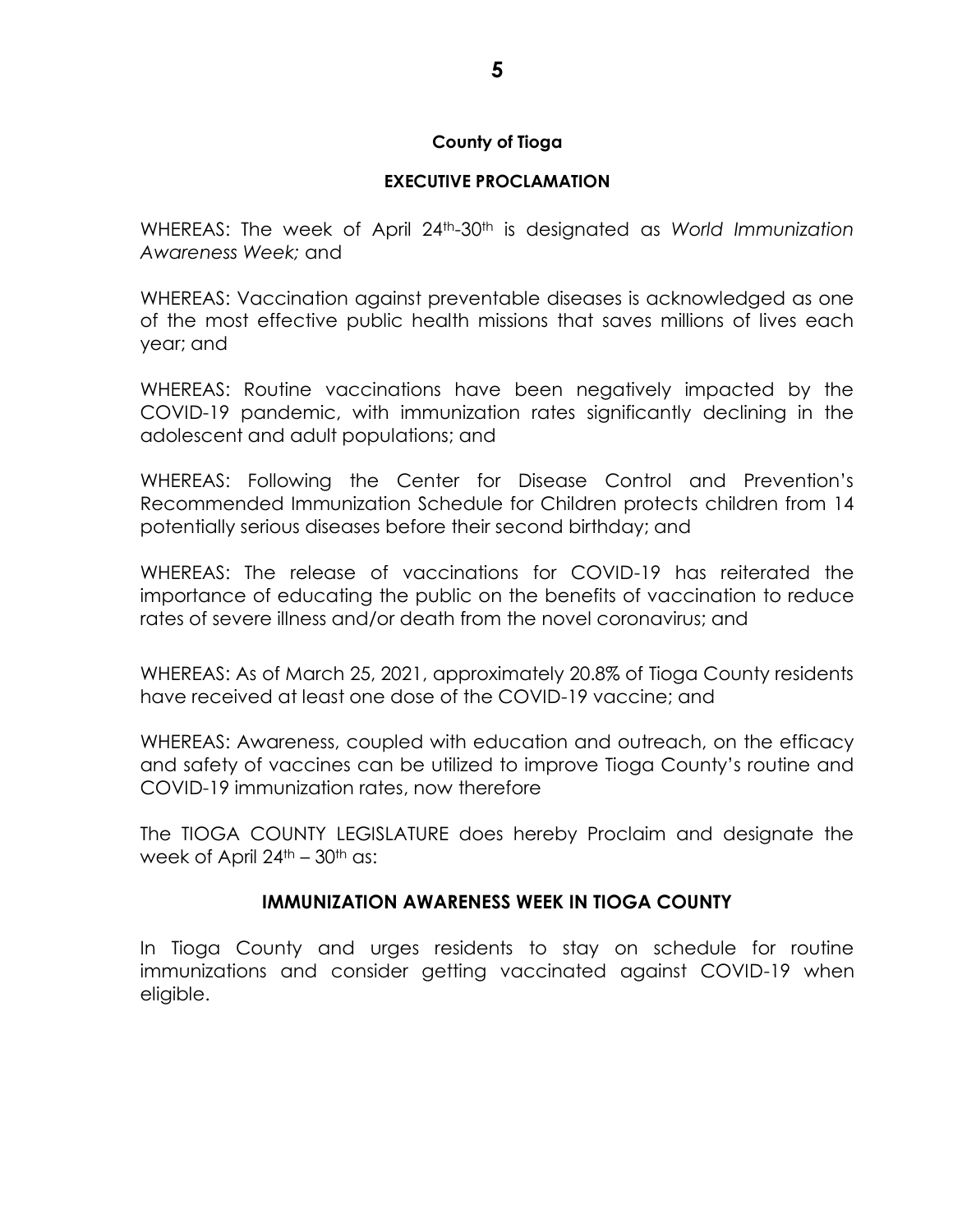#### **County of Tioga EXECUTIVE PROCLAMATION**

WHEREAS: The people of Tioga County benefit every day from the efforts of the public health workforce when eating at restaurants, drinking tap water, and learning about prevention of diseases; and

WHEREAS: Throughout the COVID-19 pandemic public health has worked diligently to minimize the burden of disease through community outreach, collaboration with community partners, contact tracing, and COVID-19 vaccination clinics; and

WHEREAS: Public health activities protect Tioga County residents from infectious and chronic diseases, environmental and workplace hazards, unintentional injuries and violence; and

WHEREAS: Educating people about the benefits of healthy behaviors is an essential element in attaining good health and preventing premature illness and death; and

WHEREAS: Public health efforts alone cannot accomplish the goal of a healthier Tioga County without cooperation and partnership with communities and individuals; and

WHEREAS: Each of us needs to do our part by taking personal responsibility to improve behaviors by following basic public health recommendations, abstaining from tobacco use, prioritizing sleep, making time for regular physical activity and eating more fruits and vegetables in order to prevent disease; and

WHEREAS: National Public Health Week provides an opportunity for our county to learn about public health concerns and success stories that are vital to healthy communities, such as immunizing against infectious disease, maintaining good nutritional standards, providing services for children with developmental disabilities, ensuring safe living conditions, enforcing environmental health regulations, preventing lead poisoning and providing good prenatal care; and

WHEREAS: The residents of Tioga County recognize the essential role public health plays in their everyday lives; now therefore

THE TIOGA COUNTY LEGISLATURE does hereby proclaim the week of April 5 – 11, 2021 as

### **PUBLIC HEALTH WEEK**

And urges all residents to take steps to educate themselves, their families, and the community about the role of public health in our community.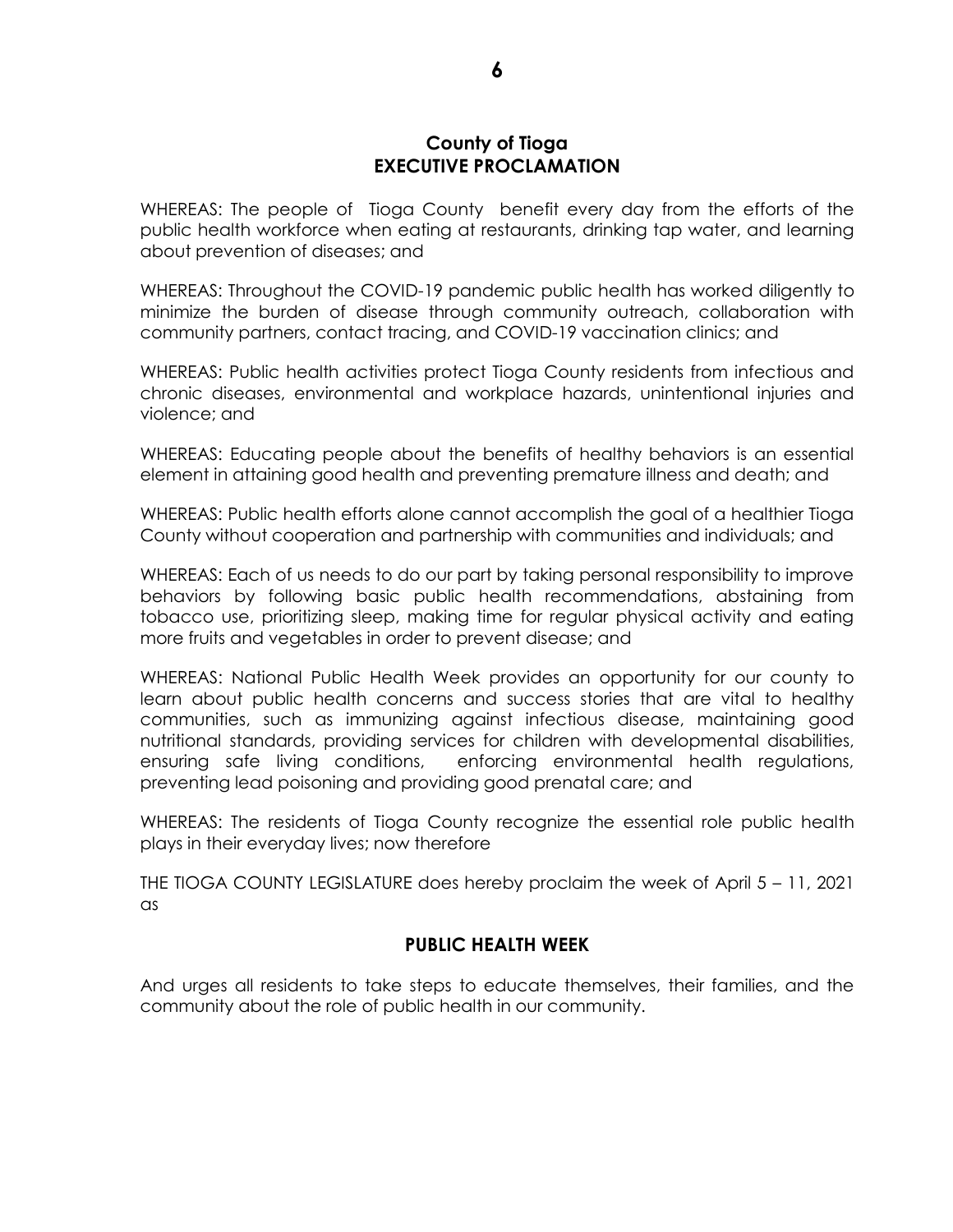## **CHILD ABUSE PREVENTION MONTH PROCLAMATION**

WHEREAS: The Tioga County Department of Social Services received 1,050 reports of alleged abuse/neglect involving 2,285 children in 2020; and

WHEREAS: Child abuse is a community problem and finding solutions depends on the involvement among people throughout the community; and

WHEREAS: The effects of child abuse are felt by whole communities, and need to be addressed by the entire community; and

WHEREAS: Effective child abuse prevention programs succeed because of partnerships created among social service agencies, schools, religious and civic organizations, law enforcement agencies, and the business community; and

WHEREAS: Programs like The Child Advocacy Center, Cornell Cooperative Extension, Lourdes PACT, Catholic Charities, Hillside's Regional Permanency Center, CASA-Trinity, and AspireHope NY offer support and educational services to families so families can help their child achieve his/her full potential within the community; and

WHEREAS: All citizens should become more aware of the negative effects of child abuse and prevention activities within the community, and become involved in supporting parents and families so that children can live in safe, nurturing homes; now therefore

THE TIOGA COUNTY LEGISLATURE, does hereby proclaim April 2021 as

### **CHILD ABUSE PREVENTION MONTH**

in Tioga County and call upon all citizens, community agencies, religious organizations, medical facilities, and businesses to increase their participation in our efforts to ensure that all children are raised in safe, nurturing families, thereby strengthening the communities in which we live.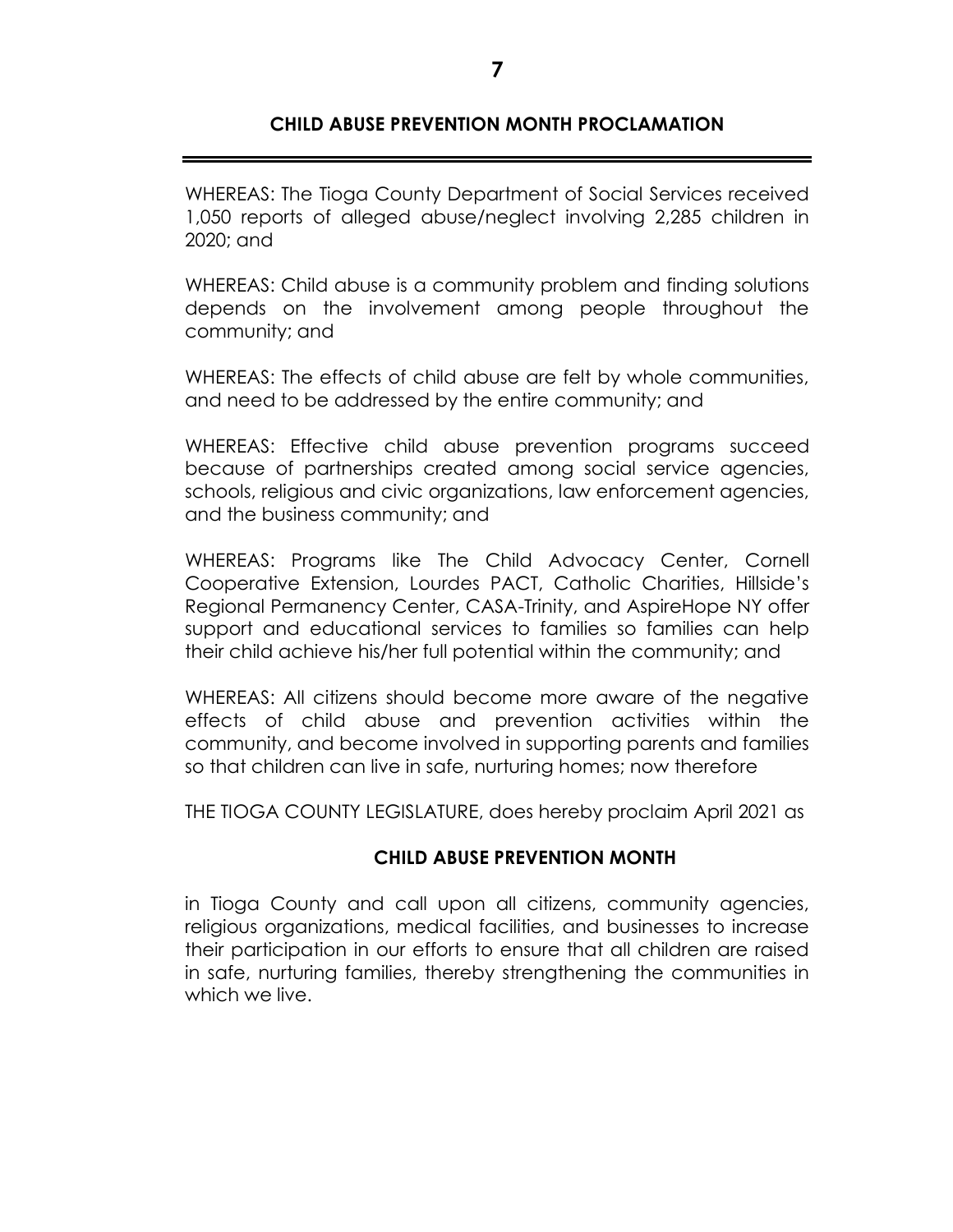#### REFERRED TO: FINANCE COMMITTEE

#### RESOLUTION NO. -21 SUPREME COURT ORDER TOWN OF OWEGO

WHEREAS: The Supreme Court of the State of New York has rendered an Order in the matter of Southern Tier Hotel, LLC v. Town of Owego, New York and its Assessor, and Board of Assessment Review and issued Stipulation of Settlement and Order, indicating a reduction of assessment as decided by the parties involved, and filed on March 17, 2021; and

WHEREAS: The Court Stipulation of Settlement and order reduces the assessment of Southern Tier Hotel's parcel 129.11-1-15 for the tax year of 2020/2021; and

WHEREAS: The 2020/2021 taxes remain unpaid at the Town of Owego, and the order stipulates a new tax bill shall be generated according to the reduced assessment; therefore be it

RESOLVED: That new bill for the unpaid 2020/2021 tax year for 129.11-1-15 be issued by the Tioga County Treasurer's Office as stipulated by the order and the erroneous amounts be charged back to the proper accounts in the records of the Tioga County Treasurer's Office; and be it further

RESOLVED: That the parcel 129.11-1-15 and 129.11-1-14.1(not challenged through judicial review) be combined for the 2021, 2022, and 2023 final assessment roll, and be it further

RESOLVED: That the combined assessment of the subject properties shall not exceed \$1,088,000 for the tax years 2021/22, 2022/23, and 2023/24.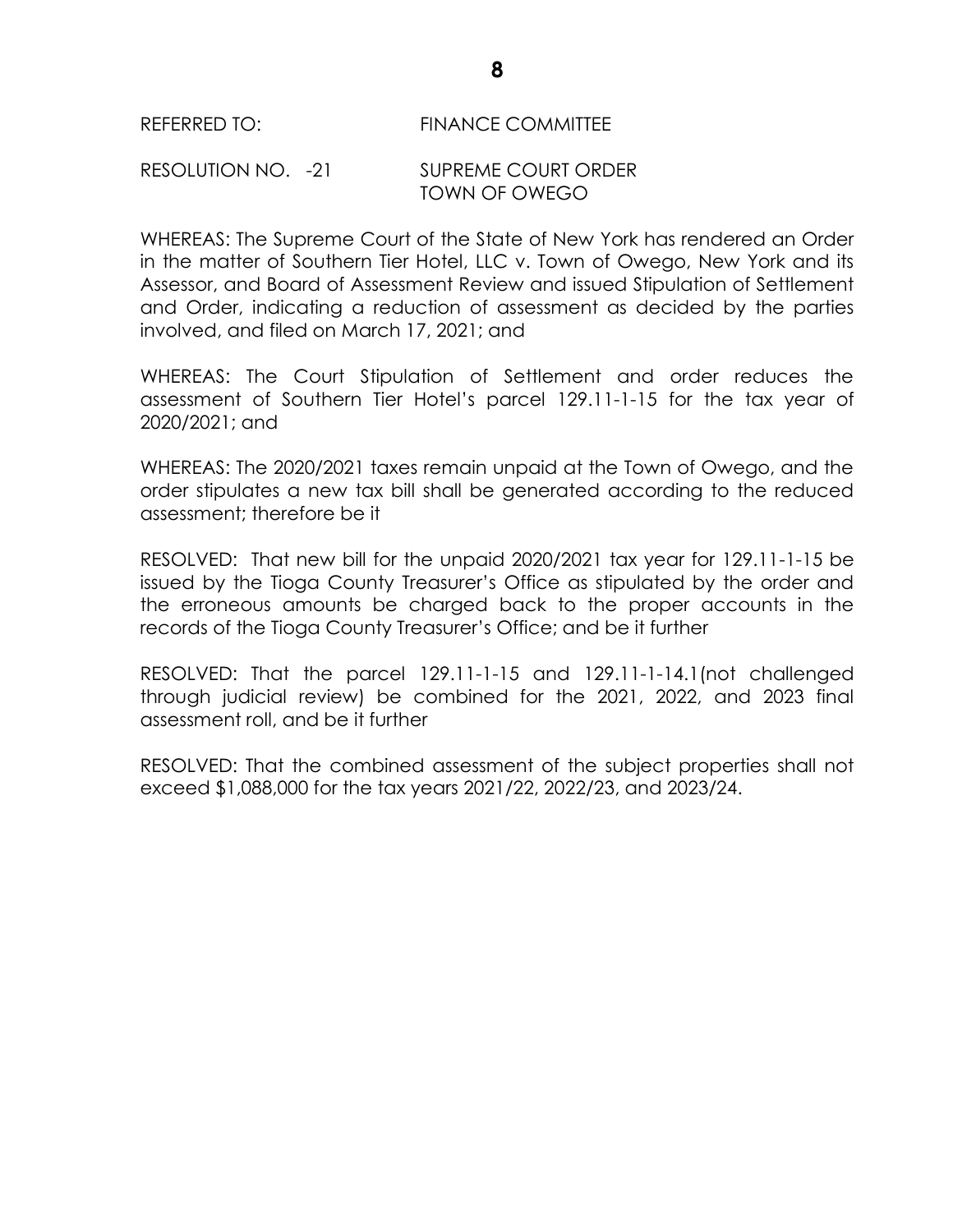RESOLUTION NO. -21 AMEND RESOLUTIONS #174-20 AND #203-20 TO CORRECT ERROR IN DATA CALCULATIONS FOR 2020 NEW YORK STATE 8-YEAR AGRICULTURAL DISTRICT REVIEWS

WHEREAS: Pursuant to the New York State Agriculture and Markets Law Article 25AA and upon 300-day notice by the Department of Agriculture and Markets, the Tioga County Legislature completed a review of the existing Owego-Nichols Agricultural District #2 and Spencer Agricultural District #1 to determine if it should be modified or terminated in 2020; and

WHEREAS: The Tioga County Legislature passed Resolutions #174-20 and #203- 20 to approve the modifications to the Owego-Nichols Agricultural District #2 and the Spencer Agricultural District #1; and

WHEREAS: A clerical error was made in the data calculations when determining new parcels that were to be added to Agricultural Districts #1 and #2; and

WHEREAS: The clerical error resulted in the erroneous placement of two parcels in Agricultural District #1 instead of Agricultural District #2; and

WHEREAS: The clerical error also indicated that three parcels were listed as new additions to Agricultural District #1, however, they were already enrolled in Agricultural District #1 or #2; and

WHEREAS: These errors resulted in the incorrect amount of total acreage and farms in Agricultural Districts #1 and #2 listed in Resolutions #174-20 and #203- 20; and

WHEREAS: As required by AML 303, the Tioga County Legislature must complete the correction of errors process by correcting any applicable resolutions and file the revised Tax Map Parcel Number List for Tioga County Agricultural District #1 and #2 with the County Clerk, the County Director of Real Property Tax Services and the Commissioner of New York State Agriculture and Markets; and

WHEREAS: The correction of these errors results in the total acreage of land in Owego-Nichols Agricultural District #2 as 27,627 total acres, 26,651 acres in farms, and 8 total new farms, and Spencer Agricultural District #1 as 49,232 total acres, with 32,184 acres in farms, and 18 total new farms; therefore be it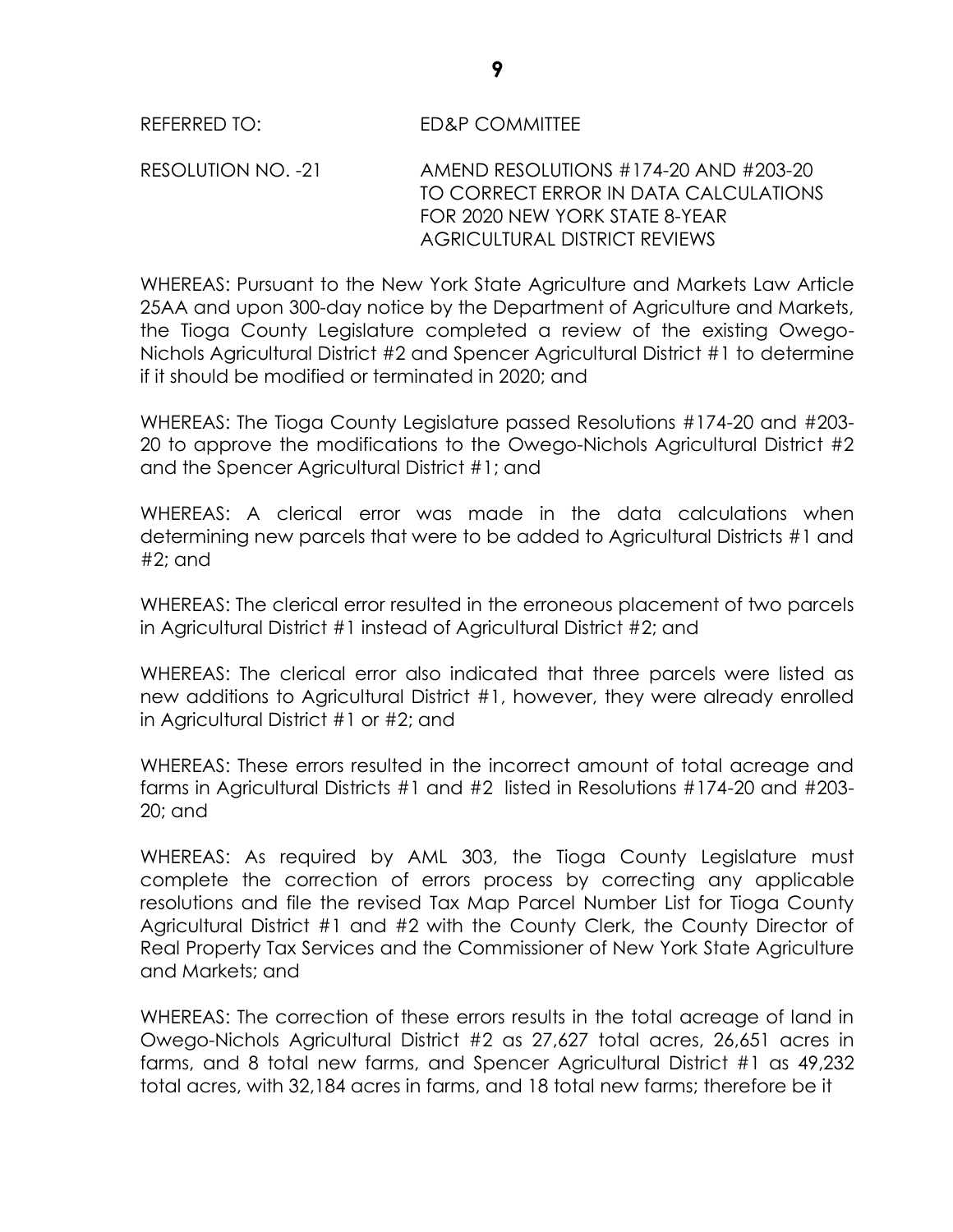RESOLVED: That the Tioga County Legislature does hereby approve said proposed plan to correct the modifications to Owego-Nichols Agricultural District #2 and Spencer Agricultural District #1; and be it further

RESOLVED: That it is intent of this body, upon approval by the Commissioner of NYS Department of Agriculture & Markets, to make these corrections to the Owego-Nichols Agricultural District #2 and Spencer Agricultural District #1 modifications effective immediately.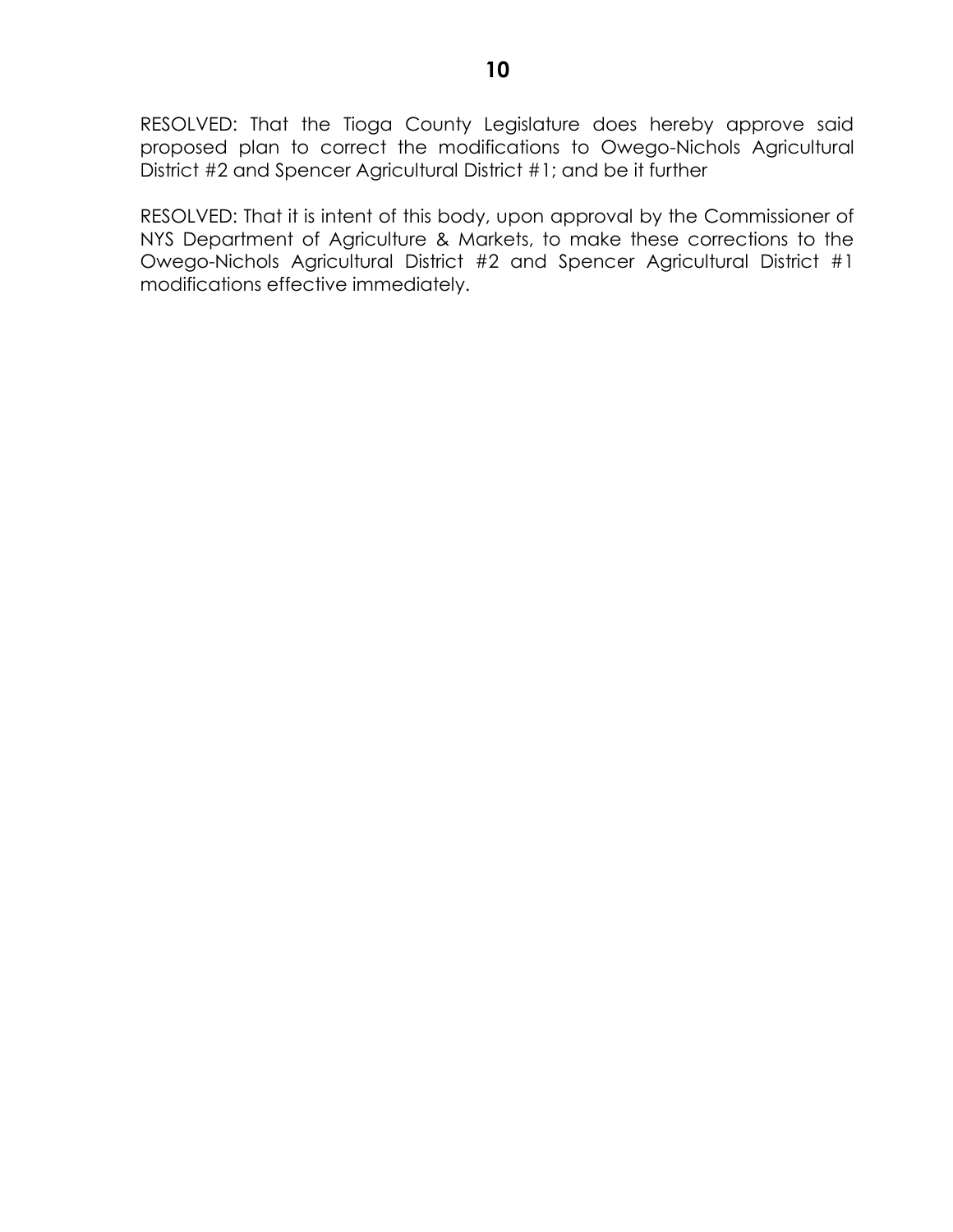| REFERRED TO:       | LEGAL/FINANCE COMMITTEE<br><b>INFORMATION TECHNOLOGY COMMITTEE</b><br><b>PUBLIC SAFETY COMMITTEE</b><br><b>HEALTH AND HUMAN SERVICES COMMITTEE</b> |  |
|--------------------|----------------------------------------------------------------------------------------------------------------------------------------------------|--|
| RESOLUTION NO. -21 | AUTHORIZE EXECUTION OF COOPERATIVE<br>AGREEMENTS BETWEEN THE LAW DEPARTMENT,                                                                       |  |

HYGIENE

WHEREAS: Tioga County has implemented a Direct Charge Pilot Program that will maximize State reimbursement for legal and IT expenses while eliminating the administrative burden of charging all departments for those expenses; and

ITCS, SHERIFF, PUBLIC HEALTH, DSS, AND MENTAL

WHEREAS: The Law Department and ITCS will directly charge the Department of Social Services, Public Health and Mental Hygiene for its services and support pursuant to Cooperative Agreements; and

WHEREAS: The Sheriff's Department will directly charge the Department of Social Services for security services, escort, protection and transport services; and

WHEREAS: It may be necessary for the Budget Officer at year end to make budget increases to reflect the budgeted amounts in the cooperative agreements between ITCS and DSS, Public Health and Mental Hygiene and to reflect the budgeted amount in the cooperative agreement between the Sheriff and DSS; therefore be it

RESOLVED: That the Legislature authorizes and directs the Chair to execute Cooperative Agreements between the Law Department and DSS, Public Health and Mental Hygiene; and be it further

RESOLVED: That the Legislature authorizes and directs the Chair to execute Cooperative Agreements between the ITCS Department and DSS, Public Health and Mental Hygiene; and be it further

RESOLVED: That the Legislature authorizes and directs the Chair to execute a Cooperative Agreement between the Sheriff's Department and DSS; and be it further

RESOLVED: That the Cooperative Agreements between DSS and the Law Department, ITCS and Sheriff shall be submitted to the New York State Office of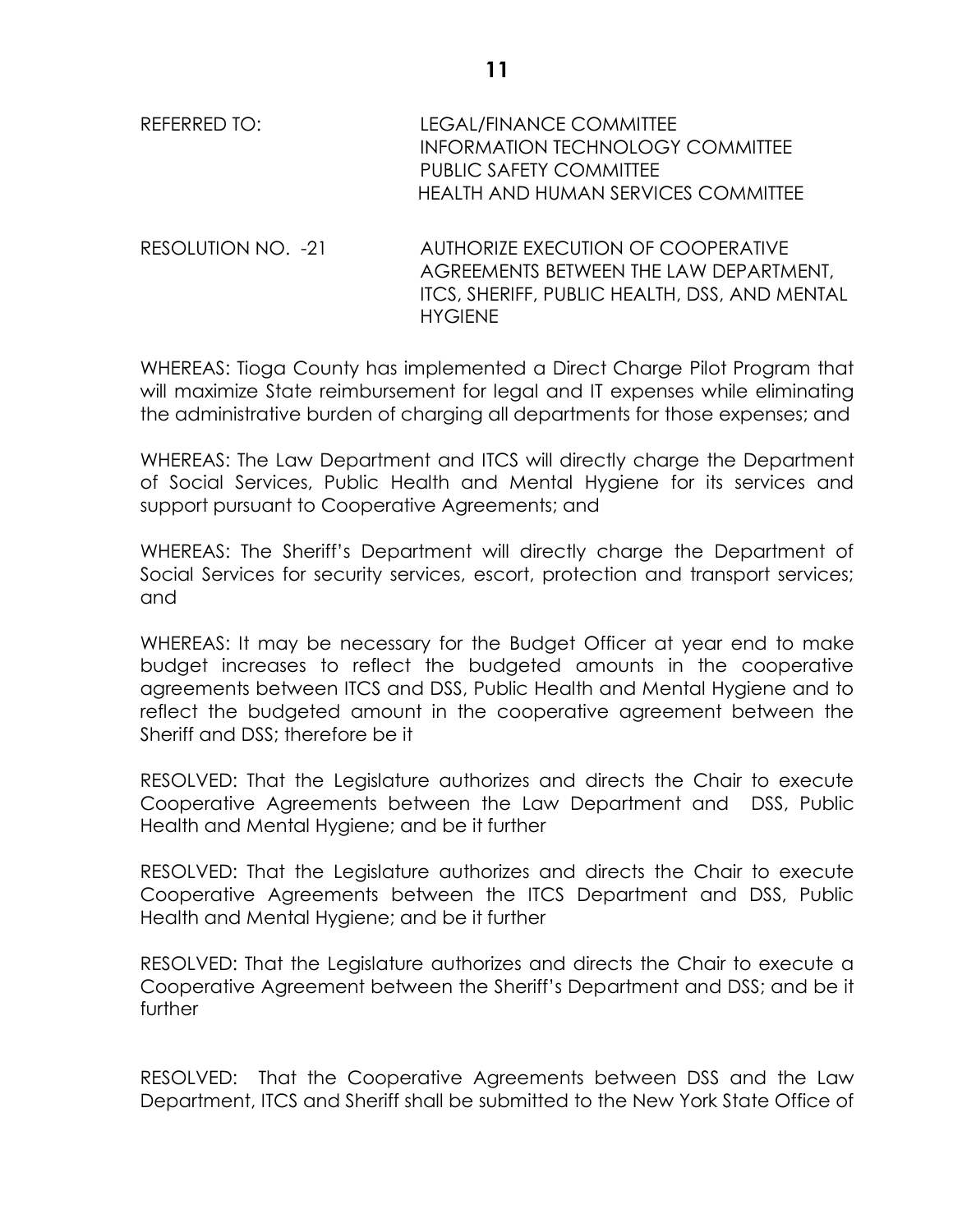Temporary and Disability Assistance and the Office of Children and Family Services for approval; and be it further

RESOLVED: That the Budget Officer is authorized to make estimated budget increases at year end from discretionary savings as needed to reflect the budgeted amounts in the ITCS cooperative agreements with DSS, PH, and MH as follows:

| Account:                     |               | Amount (Increase): |
|------------------------------|---------------|--------------------|
| Social Services A6010.530100 | -SS-          | 23,301.68          |
| Mental Hygiene A4309.530100  | $\mathcal{L}$ | 19.064.71          |
| Public Health A4011.530100   | -SS           | 13,910.28          |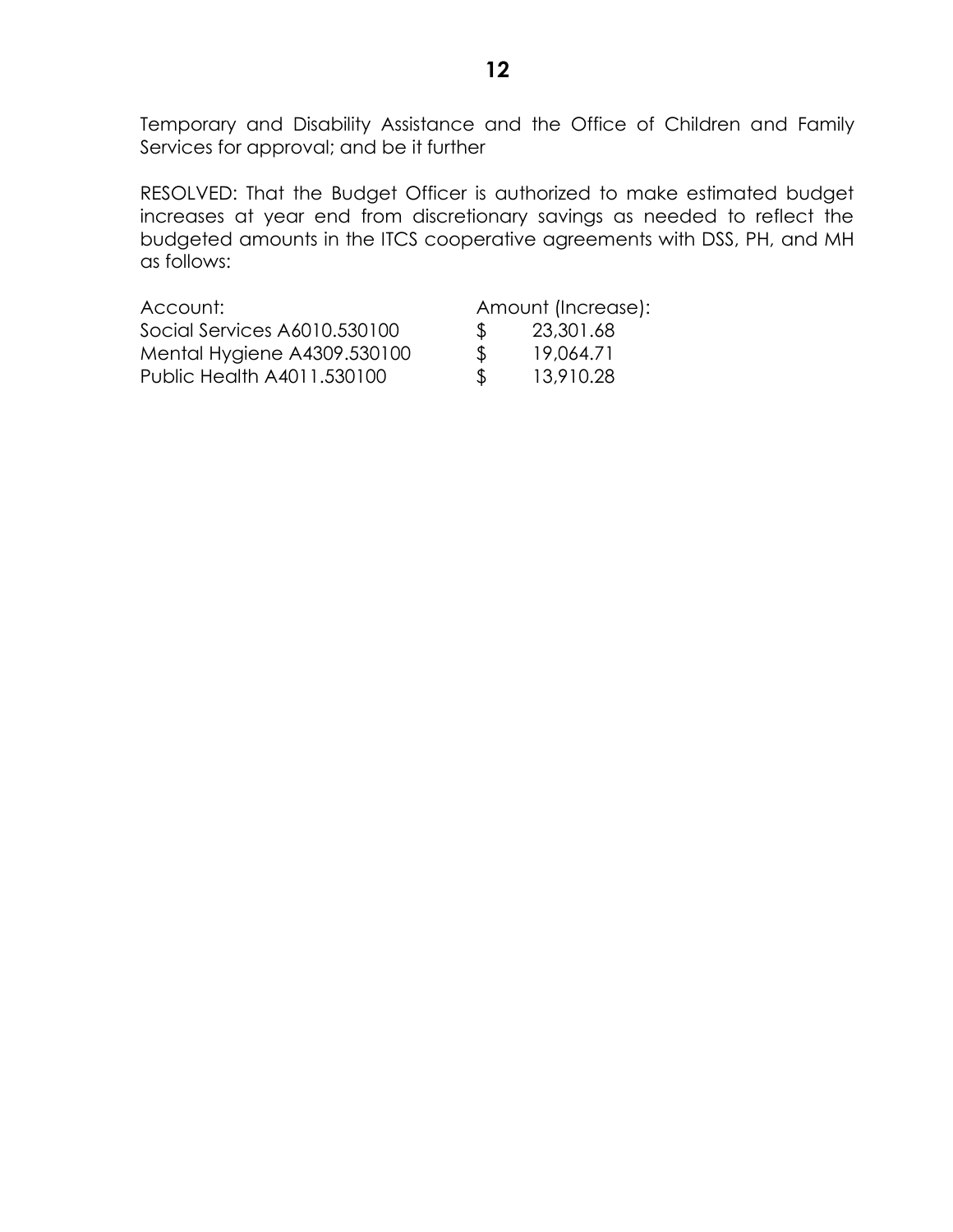### RESOLUTION NO. -21 EXECUTE LEASE WITH BARTERRA PROPERTIES, LTD. FOR MENTAL HYGIENE SATELLITE OFFICE

WHEREAS: The County's current lease with Barterra Properties, Ltd. for the Mental Hygiene satellite office located at 80 William Donnelly Parkway, Waverly, NY will expire August 31, 2021; and

WHEREAS: It appears it is in the best interest of the County to continue the Mental Hygiene satellite office located at 80 William Donnelly Parkway, Waverly, NY; and

WHEREAS: A new lease for a portion of the building (Suite 2) at 80 William Donnelly Parkway has been negotiated for a two-year term at an annual rental \$22,960.00 plus prorated utilities; therefore be it

RESOLVED: That the Chair of the Legislature is authorized and directed to sign said lease with Barterra Properties, Ltd. for a portion of the building, (Suite 2) located at 80 William Donnelly Parkway, Waverly, NY for a two-year lease term ending August 30, 2023 at the annual rental of \$22,960.00 plus prorated utilities.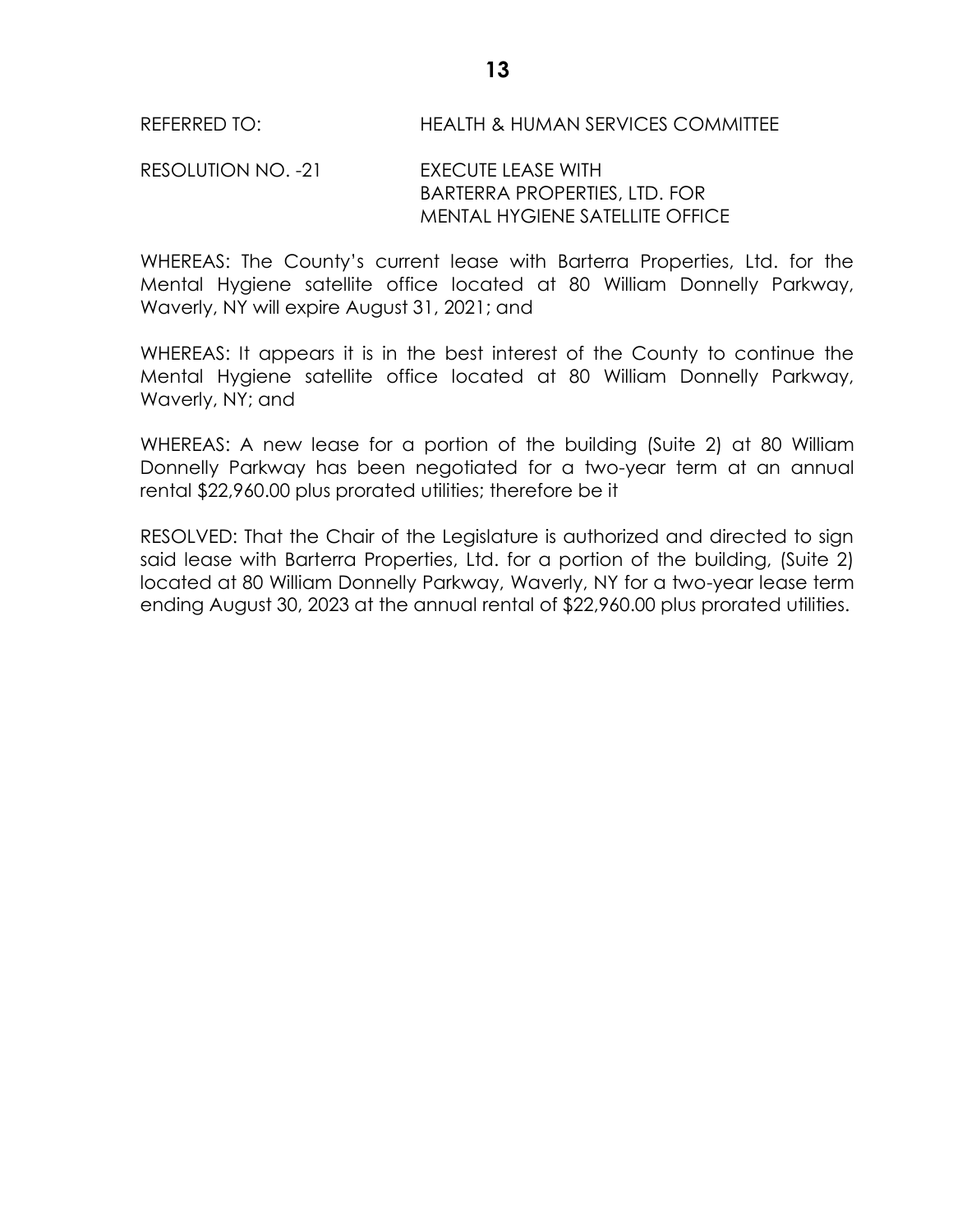| REFERRED TO:       | ADMINISTRATIVE SERVICES COMMITTEE<br>FINANCE/LEGAL COMMITTEE        |
|--------------------|---------------------------------------------------------------------|
| RESOLUTION NO. -21 | RENEW SOFTWARE MAINTENANCE AND<br>EXTENDED WARRANTIES WITH DOMINION |

WHEREAS: The Tioga County Board of Elections utilizes Election Management Software (EMS) and ImageCast Precinct (ICP) voting machines from Dominion Voting to run Tioga County elections; and

VOTING FOR THREE YEARS

WHEREAS: The Board of Elections will continue to use EMS and eight ICP scanning units for the foreseeable future; and

WHEREAS: The previous three-year agreement for EMS software maintenance, ICP firmware maintenance, and ICP extended hardware warranty is up for renewal in 2021; and

WHEREAS: Budgetary quotes obtained from Dominion Voting show that compared with annual installments, paying the up-front cost of \$30,090.00 for three years of EMS Software Maintenance plus Firmware Maintenance and Extended Hardware Warranty for eight ICP units, would save the County a total of \$1,770.00; and

WHEREAS: The Board of Elections has budgeted for annual installments to cover this expense, rather than an up-front payment; therefore be it

RESOLVED: The Board of Elections is authorized to prepay the EMS Software Maintenance, ICP Firmware Maintenance, and Extended Hardware Warranties for eight ICP units, for the term 01/01/2021 to 12/31/2023 for \$30,090.00; and be it further

RESOLVED: That \$10,030.00 for the above contract is paid from the budget line A1450 540620 yearly for three years.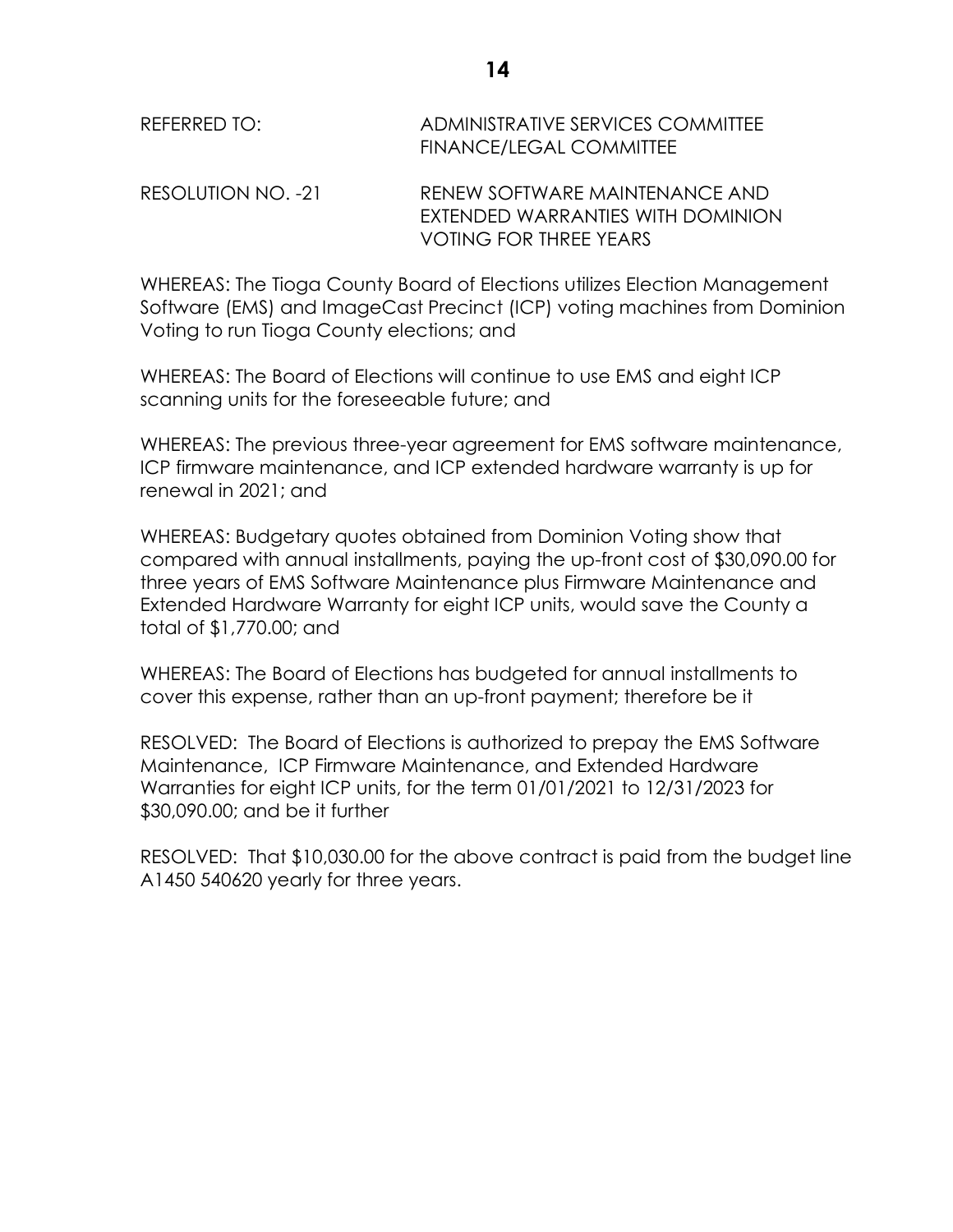| REFERRED TO: | PUBLIC SAFETY COMMITTEE  |
|--------------|--------------------------|
|              | <b>FINANCE COMMITTEE</b> |

RESOLUTION NO. -21 MODIFY 2021 BUDGET AND TRANSFER FUNDS STATEWIDE INTEROPERABLE COMMUNICATIONS FORMULA GRANT 2018 OFFICE OF EMERGENCY SERVICES

WHEREAS: Resolution #44-19 awarded the Office of Emergency Services a 2018 Statewide Interoperable Communications Formula Grant in the amount of \$450,221; and

WHEREAS: The grant budget has been amended; therefore be it

RESOLVED: That the 2021 budget be modified and transfer of funds be made as below:

| FROM:<br>A3415.520230 IO18F Radio & Equipment | \$150,000 |
|-----------------------------------------------|-----------|
| TO:<br>A3415.540140 IO18F Contracted Services | \$150,000 |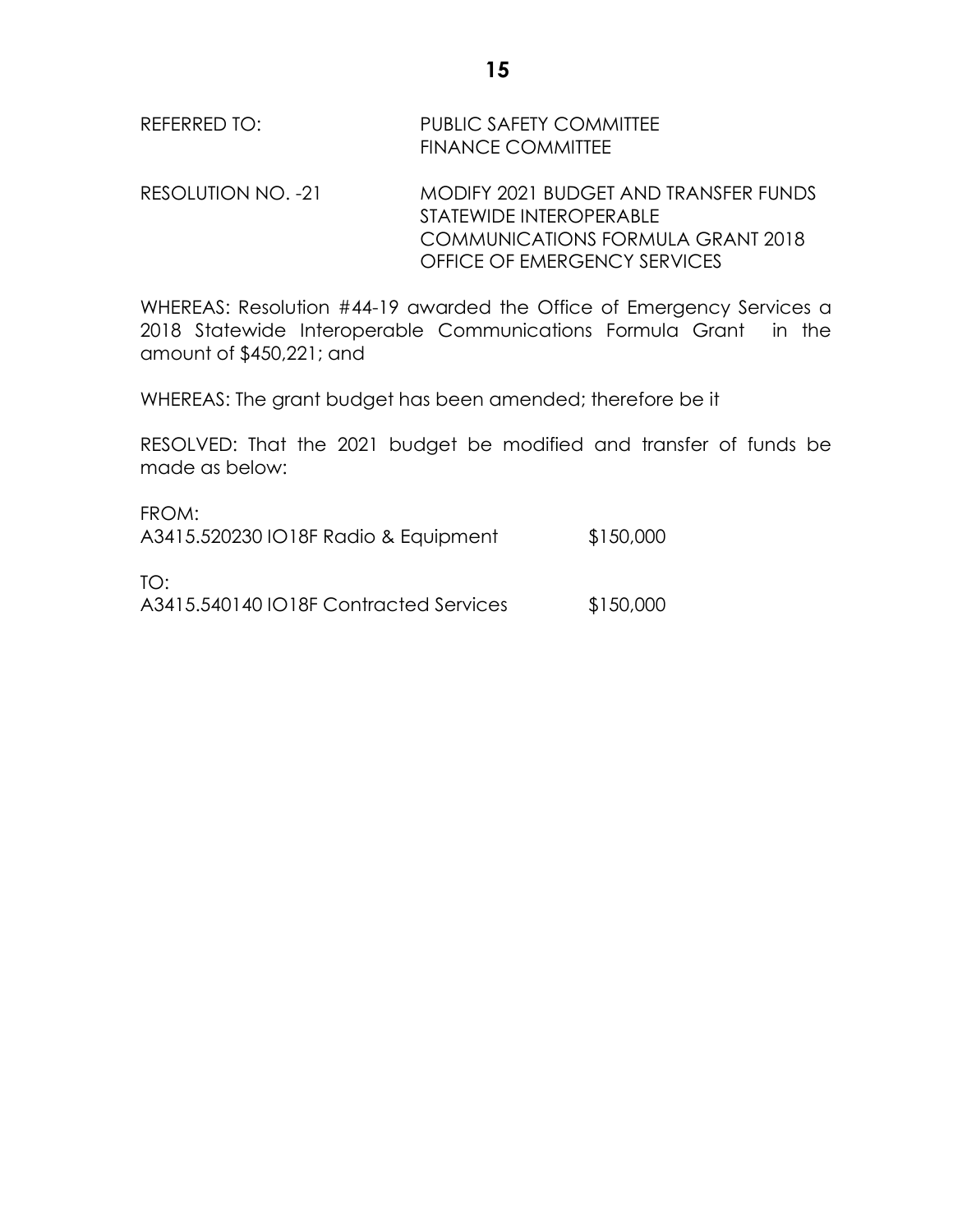REFERRED TO: HEALTH & HUMAN SERVICES COMMITTEE FINANCE COMMITTEE

RESOLUTION NO. -21 TRANSFER OF FUNDS BUDGET MODIFICATION MENTAL HYGIENE

WHEREAS: Tioga County is required to pay the full costs for the treatment of Tioga County residents that have been assigned Criminal Psychiatric services by the NYS Court system; and

WHEREAS: Tioga County Mental Hygiene (TCMH) has received notice that a Tioga County resident was assigned these services, along with the required payment amount; and

WHEREAS: TCMH has determined the amount of additional funding needed for these already incurred mandated expenses within its own budget, yet this will require a budget modification and transfer of funds; and

WHEREAS: Transfer of funds requires Legislative approval; therefore be it

RESOLVED: That the Mental Hygiene budget be modified and funds be transferred as follows:

|     | From: A4310 510010 Full Time |                                                      | \$18,125.05 |
|-----|------------------------------|------------------------------------------------------|-------------|
| To: |                              | A4390 540590 Criminal Psychiatric: Services Rendered | \$18,125.05 |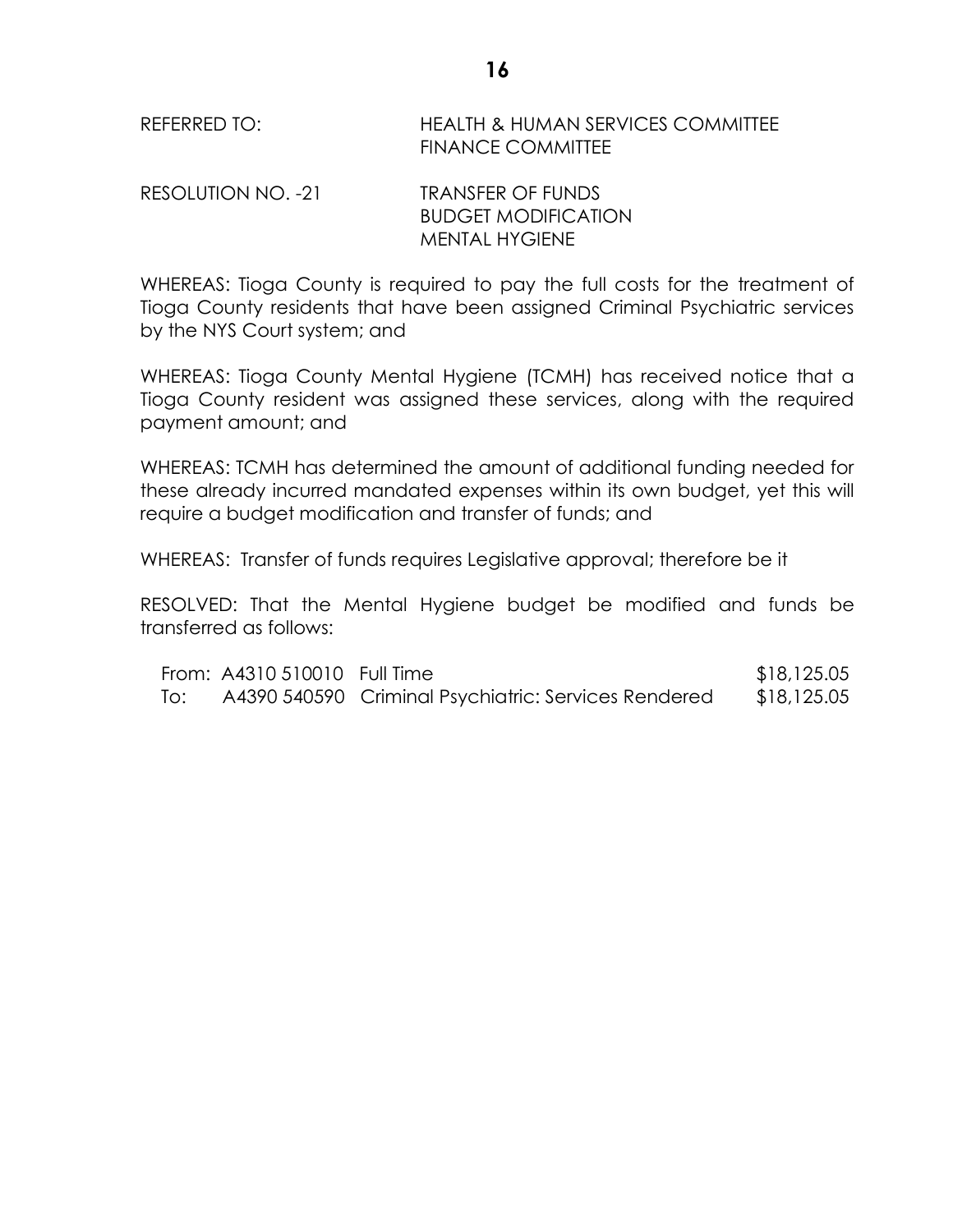REFERRED TO: ED&P COMMITTEE FINANCE COMMITTEE

RESOLUTION NO. – 21 AUTHORIZE TRANSFER OF FUNDS FOR PURCHASE OF A PRINTER FOR THE ECONOMIC DEVELOPMENT & PLANNING DEPARTMENT

WHEREAS: The Economic Development & Planning Department has a printer that is in need of replacement; and

WHEREAS: The Information Technology Department has recommended replacement; and

WHEREAS: The Economic Development and Planning printer expense account #A6422-520220 has no funds available at this time; therefore be it

RESOLVED: That the Director of Economic Development & Planning be authorized to purchase the printer for the Economic Development and Planning Department and that the following sums be transferred for this purchase:

| From: | ED&P Account A6422 - 540420 | \$357.01 |
|-------|-----------------------------|----------|
| To:   | ED&P Account A6422 - 520220 | \$357.01 |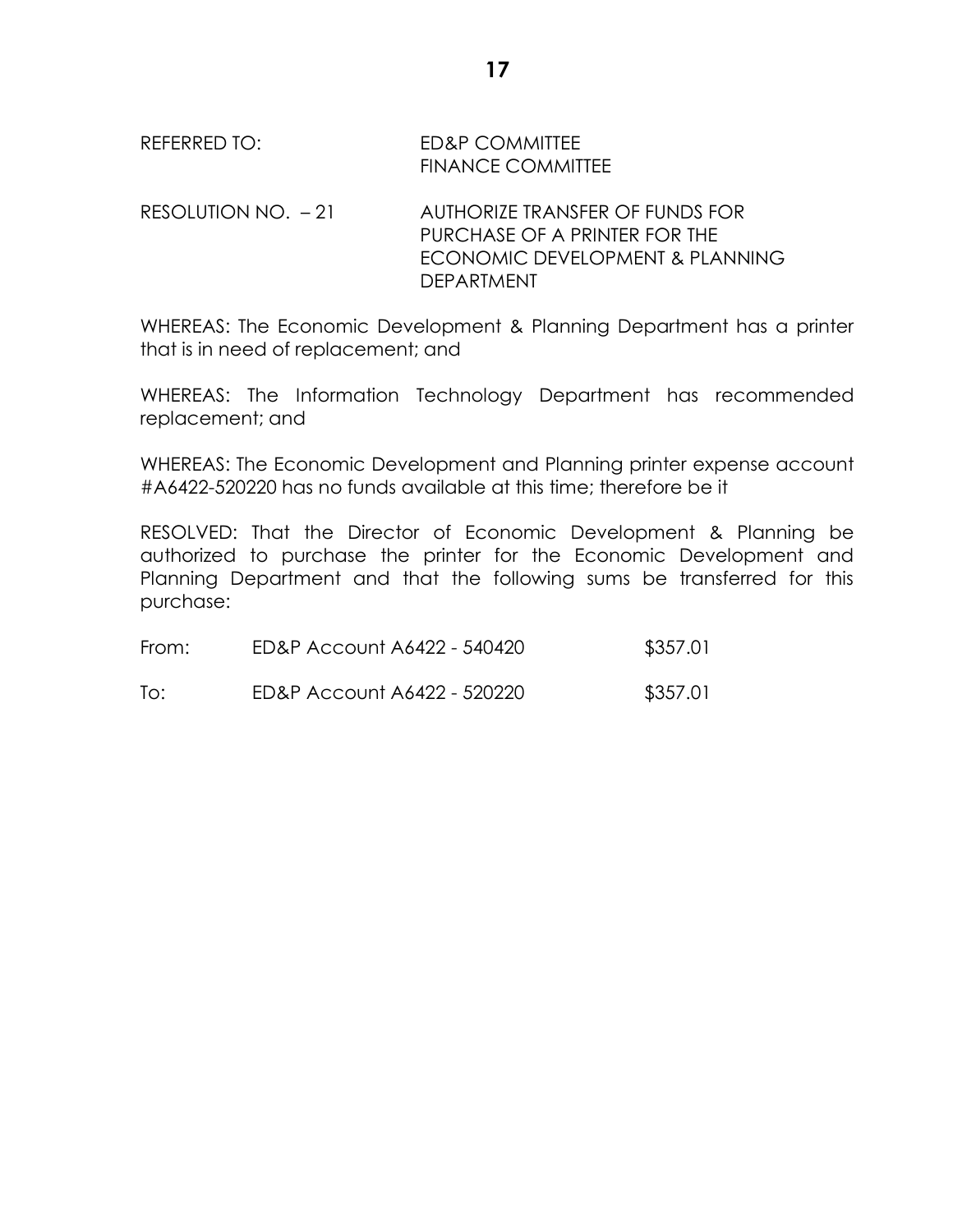### REFERRED TO: HEALTH & HUMAN SERVICES COMMITTEE FINANCE COMMITTEE

RESOLUTION NO. -21 AMEND BUDGET & APPROPRIATE FUNDS PUBLIC HEALTH

WHEREAS: Tioga County Public Health has been awarded funding from New York State; and

WHEREAS: The award is designated for Community Cancer Prevention in Action, which is a partnership between Broome and Tioga Counties; and

WHEREAS: Cancer Prevention is an area of focus for Public Health; and

WHEREAS: The funding will pass through Broome County to Tioga County Public Health; and

WHEREAS: Amending of Budget and Appropriation of Funds requires Legislative approval; therefore be it

RESOLVED: That funding be appropriated as follows:

|     | From: A4053 422800 Public Health: Local Grants | \$10,000 |
|-----|------------------------------------------------|----------|
| To: | A4053 540640 Public Health: Supplies           | \$10,000 |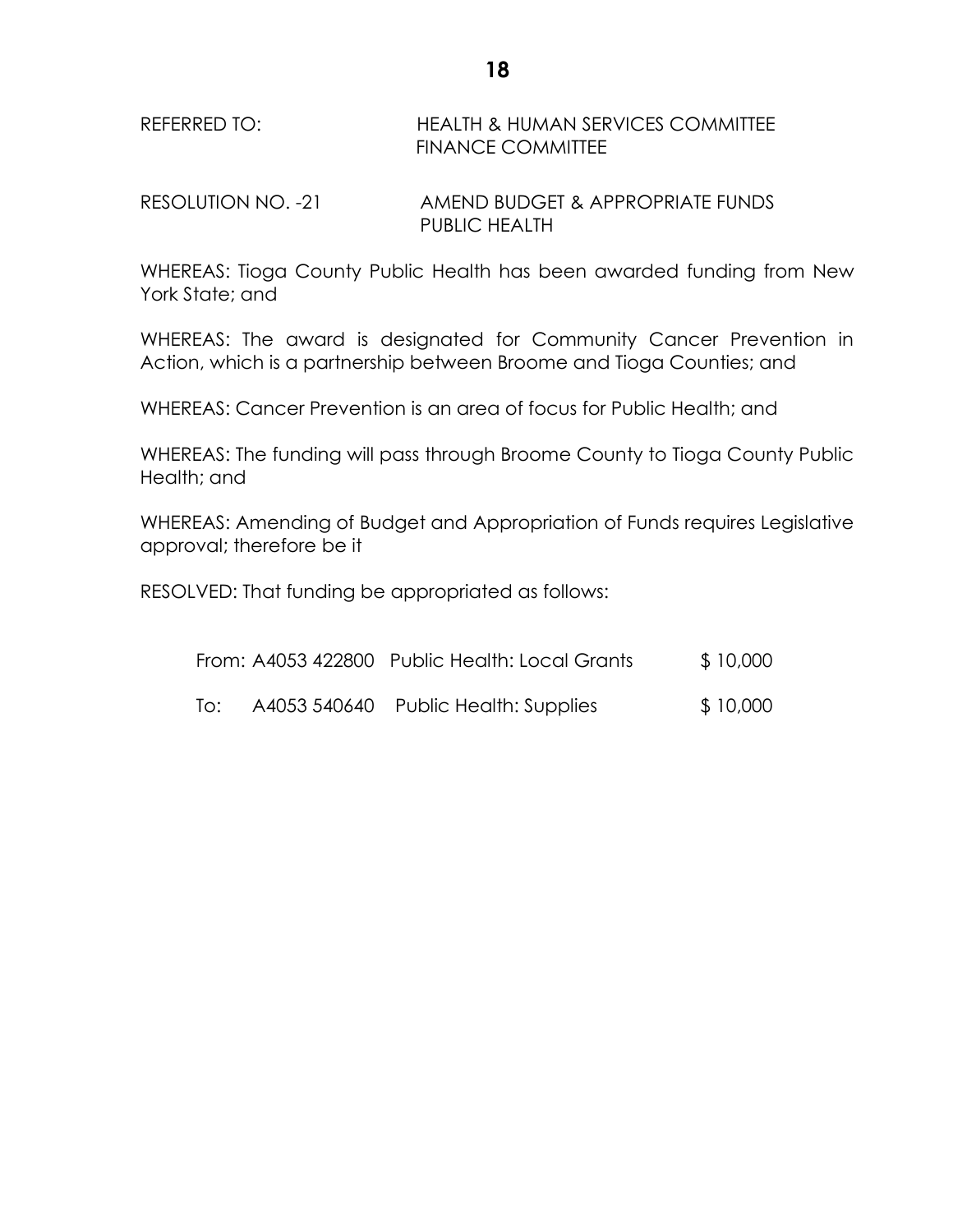| REFERRED TO: | <b>LEGISLATIVE WORKSESSION</b> |
|--------------|--------------------------------|
|              | <b>PERSONNEL COMMITTEE</b>     |

RESOLUTION NO. -21 AMEND EMPLOYEE HANDBOOK: AMEND SECTION I. RULES OF THE LEGISLATURE: SUBSECTION 2 – COMMITTEES AND SUBSECTION 4 - APPOINTMENTS

WHEREAS: Section I. Rules of the Legislature, Subsection 2 – COMMITTEES and Subsection 4 – APPOINTMENTS do not reflect current titles of employees, departments, and committees due to the various changes that have occurred since policy was adopted; and

WHEREAS: Section 1. Rules of the Legislature, Subsections 2 and 4 of the Employee Handbook need to be amended to reflect these changes; and

WHEREAS: The Legislature is desirous of amending the Employee Handbook; therefore be it

RESOLVED: That the Employee Handbook shall be amended as follows:

## **1. Section I – Rules of the Legislature – Subsection 2 – COMMITTEES (11):**

Administrative Services – The following Department titles are listed incorrectly and need to be amended accordingly:

- (3) Real Property Office should be reflected as Real Property Tax Service Department.
- (4) Veterans Office should be reflected as Veterans Service Agency.
- (5) Elections Office should be reflected as Board of Elections.

Finance/Legal & Safety – The current statement needs to be amended to read as follows:

(3) All matters pertaining to Safety and Right to Know regulations including building accommodations.

Information Technology & Communication Services - The current statement needs to be amended to read as follows:

(2) The Chief Information Officer is the responsible person for overseeing the administrative details of Tioga County's purchasing program.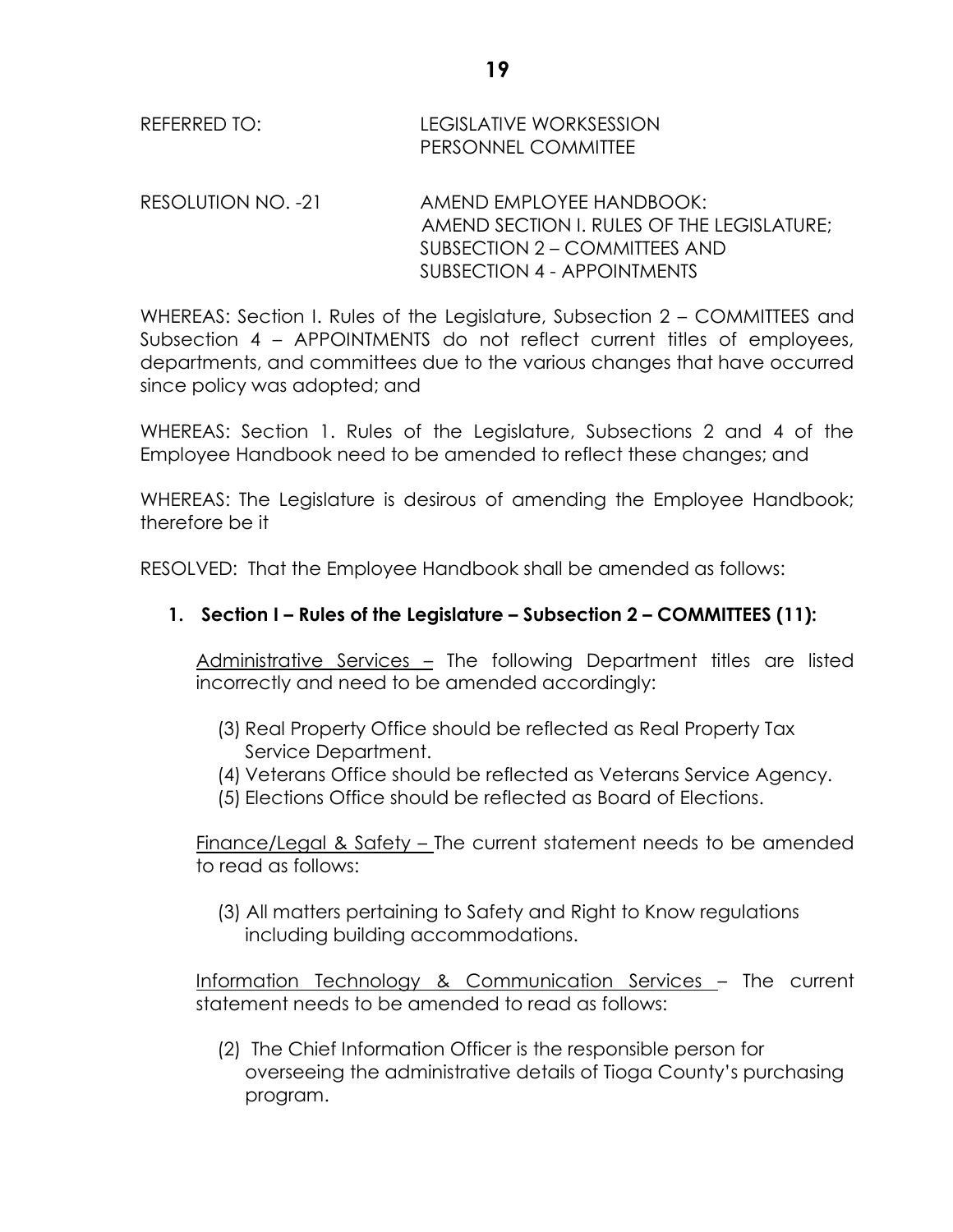Health & Human Services - Tioga Employment Center needs to be amended to reflect their current name of Tioga Career Center and the following statement should fall under the heading of (1) Social Services:

(5) All matters pertaining to the operation of the Tioga Career Center.

Public Safety/Probation, STOP DWI, & Coroner – The current statements need to be amended to read as follows:

- (1) Public Safety Sheriff's Department should be reflected as Sheriff's Office.
- (2) Emergency Management Office should be reflected as Department of Emergency Services.
- (5) All matters pertaining to County Fire Safety.
- (6) STOP DWI Program STOP DWI Office should be reflected as STOP DWI Program.

Personnel Services/Americans with Disabilities Act (ADA) & Right to Know (AKA Personnel) – The current statements need to be amended to read as follows:

- (3) Workers Compensation All matters pertaining to Workers Compensation.
- (3) ADA and Right to Know All employment matters pertaining to ADA.

## **Section I – Rules of the Legislature – Subsection 4 – APPOINTMENTS:**

- (2) The following County positions need to be amended or deleted to reflect current titles.
	- (e) County Fire Coordinator who shall serve at the pleasure of the Legislature needs to be deleted in its entirety, as this position no longer exists.
	- (l) Director of Information Technology and Communication Systems title needs to be amended to reflect the correct title of Chief Information Officer.
	- (o) Manager of Employment & Training who shall serve according to Civil Service Law needs to be deleted in its entirety, as this position no longer exists.
	- (q) Director of Emergency Preparedness title needs to be amended to reflect the correct title of Director of Emergency Services.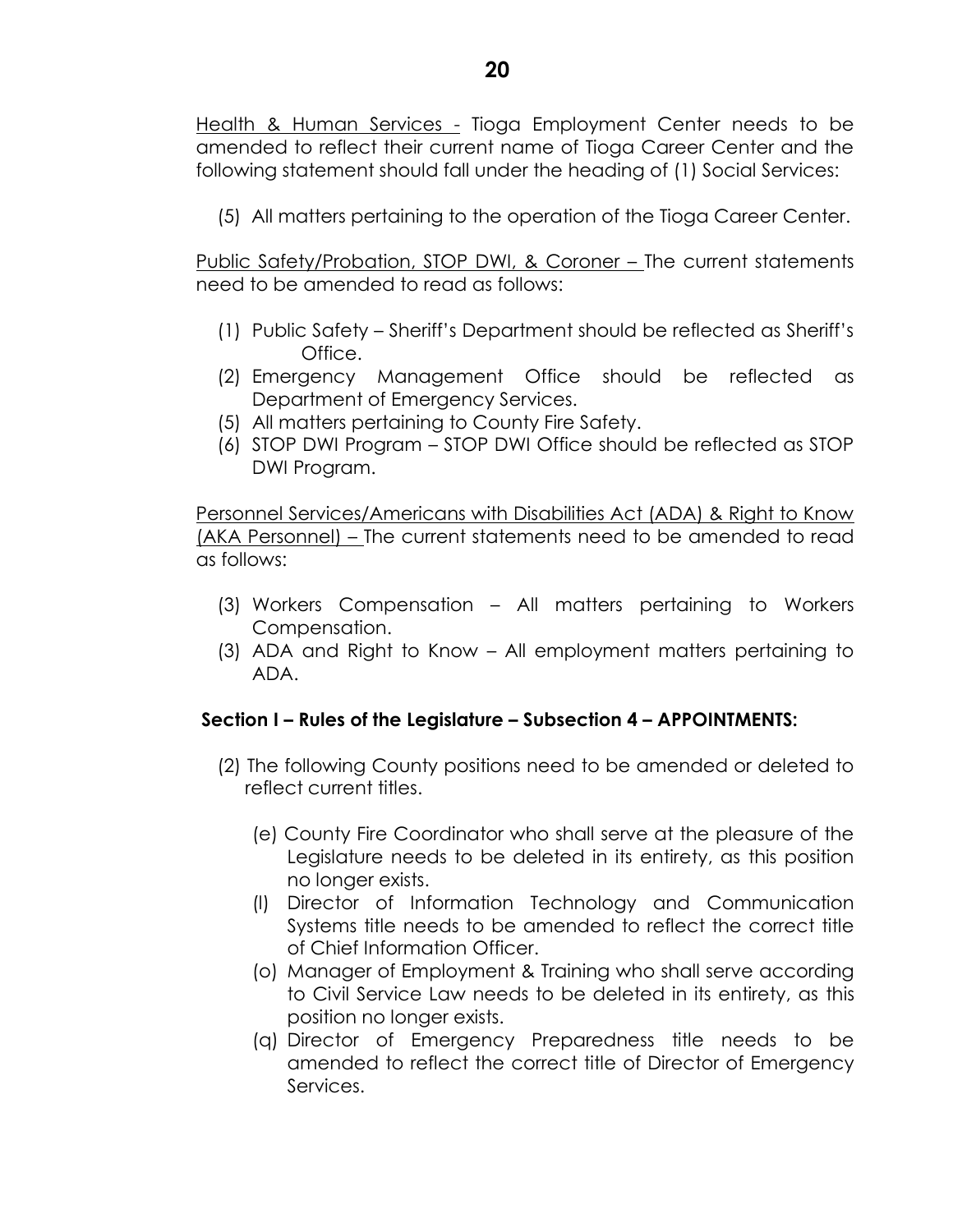- (3) The following committees, boards or positions need to be amended, deleted, or added to reflect accurate information.
	- ADA Coordinator should read ADA Coordinator (2) to reflect the two positions.
	- Tioga County Property Development Corporation (Land Bank) needs to be added.

And be it further

RESOLVED: That the remainder of the Employee Handbook is in full force and effect.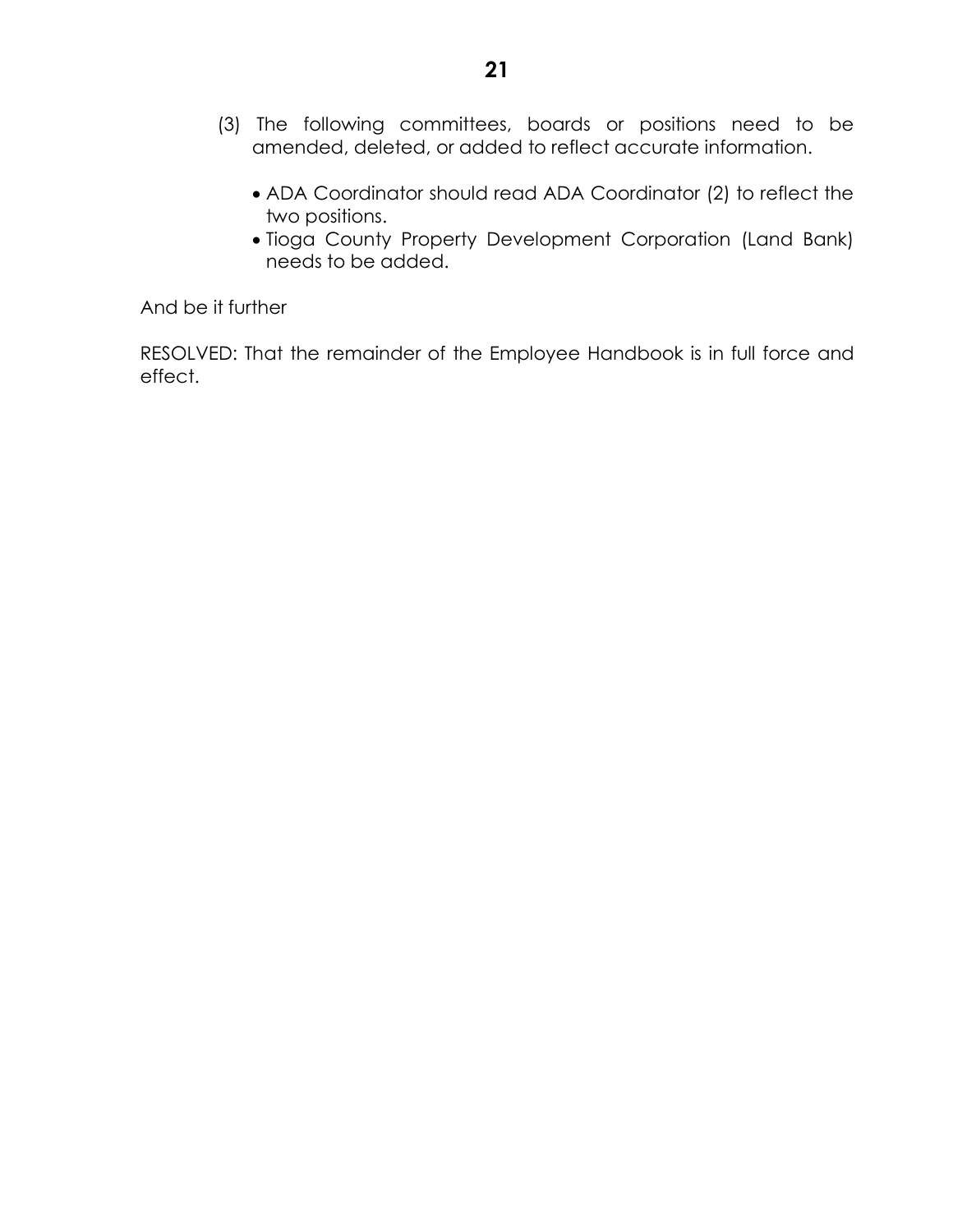| REFERRED TO: | <b>LEGISLATIVE WORKSESSION</b> |
|--------------|--------------------------------|
|              | <b>PERSONNEL COMMITTEE</b>     |

RESOLUTION NO. -21 AMEND EMPLOYEE HANDBOOK: ADD NEW POLICY TO SECTION IV. PERSONNEL RULES, SUBSECTION S. ENTITLED TIOGA COUNTY EMPLOYEE IDENTIFICATION BADGE PROGRAM

WHEREAS: It has been determined that Tioga County needs to adopt a policy entitled Tioga County Employee Identification Badge Program; and

WHEREAS: Said Tioga County Employee Identification Badge Program Policy shall fall under Section IV. Personnel Rules, Subsection s.; therefore be it

RESOLVED: That the Employee Handbook is hereby amended to add Tioga County Employee Identification Badge Program Policy to Section IV. Personnel Rules, as Subsection s. entitled Tioga County Employee Identification Badge Program Policy.

## **Tioga County Employee Identification Badge Program Policy**

# **PURPOSE:**

The Employee Identification Badge Program Policy sets the standards for the issuance of employee identification badges to all individuals employed by Tioga County and employees of non-County agencies whose offices are housed within Tioga County buildings. The purpose of the identification badge is to help alleviate possible safety concerns for employees and provide a cost efficient layer of security within all County buildings, as well as aid the public in recognizing employees while in County buildings.

## **ISSUANCE & COMPLIANCE:**

- 1. All Tioga County employees and non-County agency employees whose offices are housed within Tioga County buildings will be issued an Identification Badge, which will contain the employee's full name, photo, Department and title of employee, and date of issuance.
- 2. All Tioga County employees and non-County agency employees whose offices are housed within Tioga County buildings are required to conspicuously display their identification badge at all times during their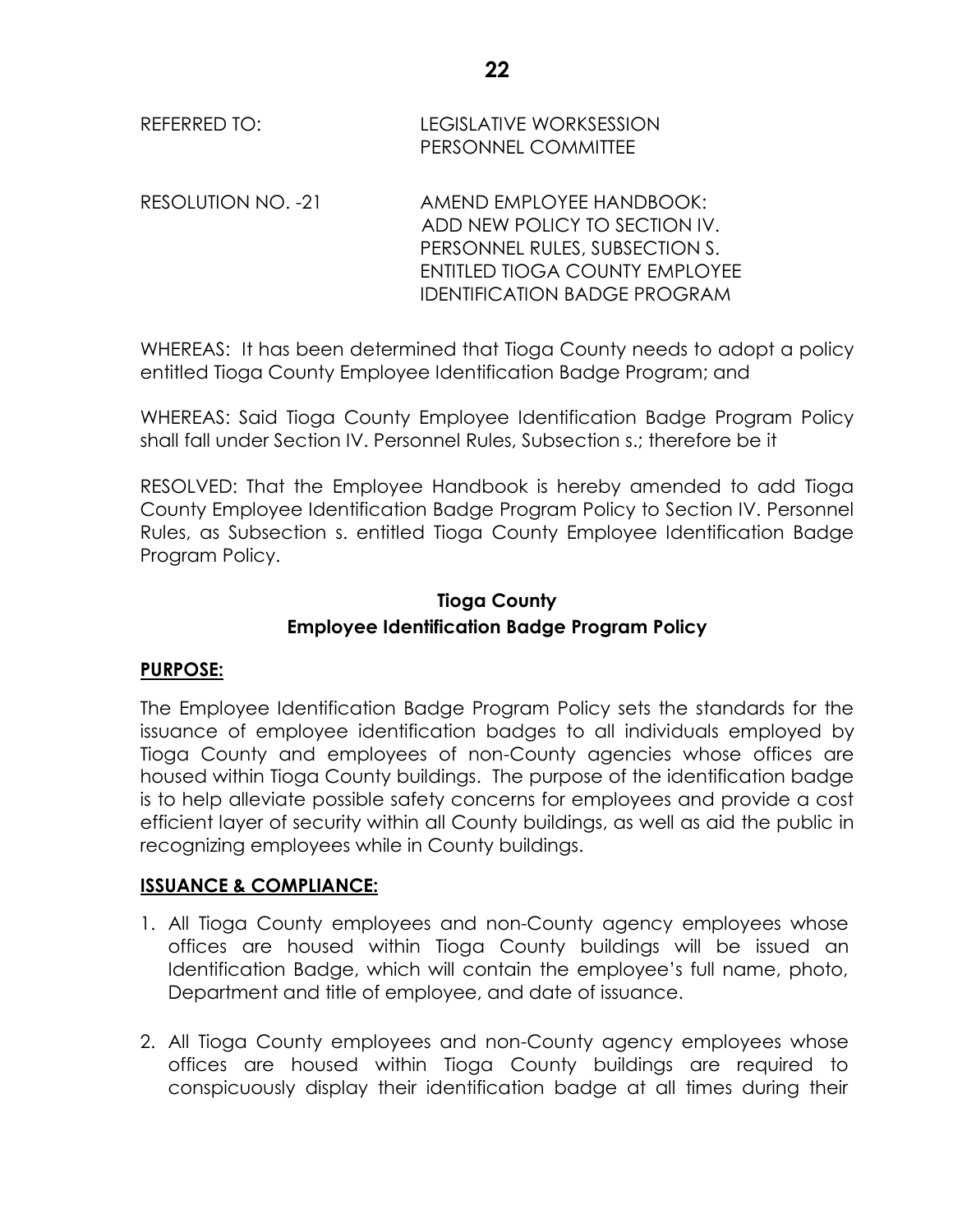respective working hours. The County will furnish, at no cost to the employees, the initial badge and any replacement badges damaged due to normal wear and tear, name changes, and department/title changes. For all other replacements, employees may be charged a nominal fee.

- 3. Under no circumstances should employees loan their identification badges to other employees, visitors, or vendors for the purpose of accessing secure areas or exterior doors.
- 4. Employees are required to safeguard badges to the best of their ability. Employees are required to immediately report to his or her immediate supervisor the loss or theft of his or her identification badge.
- 5. Employees on extended leaves of thirty (30) days or more are required to turn in his or her badge to their supervisor. Upon return to work, badge will be re-activated and re-issued.
- 6. Badges are the property of the County and are to be returned upon separation or retirement from the County.
- 7. Enforcement of this policy will be the responsibility of the Department Heads. Department Heads are responsible for providing employees with a copy of this policy.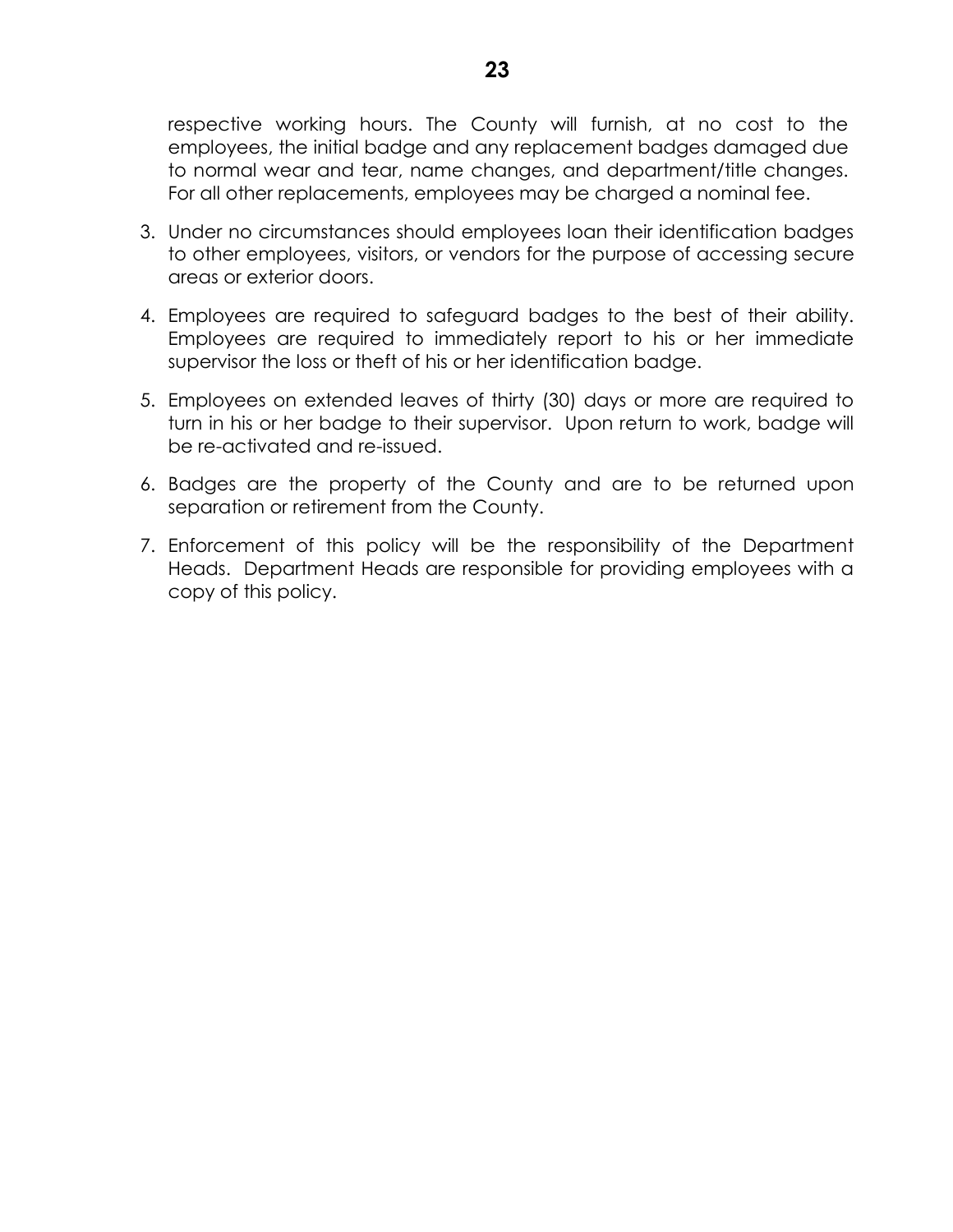| REFERRED TO: | <b>PUBLIC WORKS COMMITTEE</b> |
|--------------|-------------------------------|
|              | PERSONNEL COMMITTEE           |

RESOLUTION NO. -21 CREATE AND FILL HIGHWAY WORKER (SEASONAL) POSITION PUBLIC WORKS

WHEREAS: There will be a need for the Highway Department to employ one seasonal Highway Worker (Seasonal) for 2021; and

WHEREAS: The Commissioner of Public Works has budgeted money to cover expenditures of such employment; therefore be it

RESOLVED: That the Commissioner of Public Works is hereby authorized to create and fill one (1) temporary full-time Highway Worker (Seasonal) position effective April 26, 2021 through October 8, 2021 at an hourly rate of \$12.50 (minimum wage), however no more than 800 hours may be worked April 26, 2021 – October 8, 2021.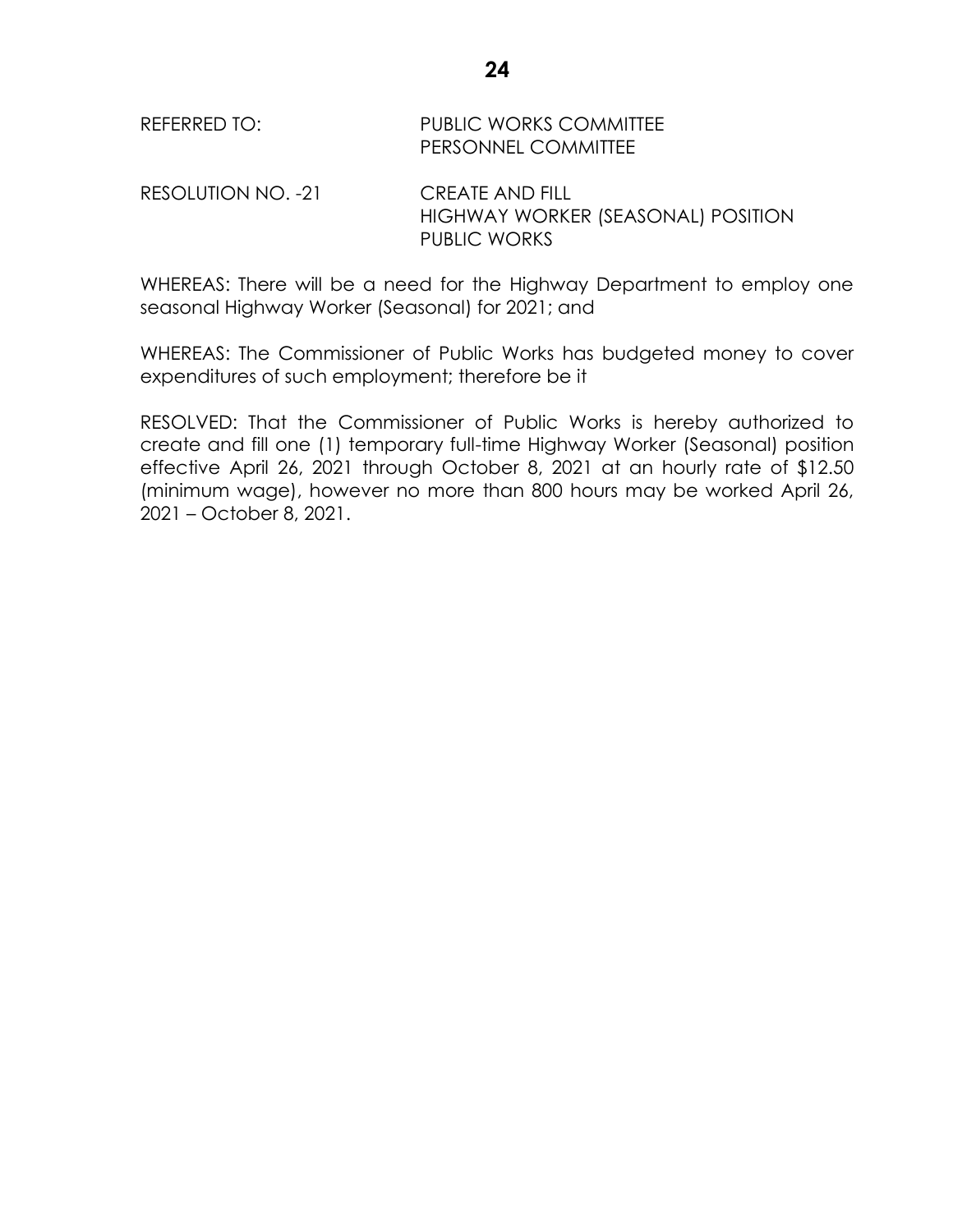| REFERRED TO:       | <b>HEALTH &amp; HUMAN SERVICES COMMITTEE</b><br>PERSONNEL COMMITTEE  |
|--------------------|----------------------------------------------------------------------|
| RESOLUTION NO. -21 | AUTHORIZE CREATION OF A FULL-TIME<br>CLINICAL SOCIAL WORKER POSITION |
|                    | <b>MENTAL HYGIENE</b>                                                |

WHEREAS: Legislative approval is required for the creation of positions within a County Department; and

WHEREAS: Due to increased caseload resulting from the COVID-19 pandemic, the Director of Community Services has a demonstrated need of creating an additional full-time Clinical Social Worker position; and

WHEREAS: Funding for this position is Fee-For-Service billable revenue; therefore be it

RESOLVED: That one full-time Clinical Social Worker (CSEA SG \$58,257) position is created effective April 14, 2021, in order for the Director of Community Services to fill said position as of April 26, 2021; and be it further

RESOLVED: The Mental Hygiene Department's headcount shall increase from 32 to 33; and be it further

RESOLVED: That funding be appropriated as follows:

|     | From: A4310 416200                                                                           | <b>Mental Health Fees</b>                                                                                                                                                    | \$60,744.24                                                                           |
|-----|----------------------------------------------------------------------------------------------|------------------------------------------------------------------------------------------------------------------------------------------------------------------------------|---------------------------------------------------------------------------------------|
| To: | A4310 510010<br>A4310 581088<br>A4310 583088<br>A4310 584088<br>A4310 585588<br>A4310 586088 | Full Time Salary<br><b>State Retirement Fringe</b><br>Social Security Fringe<br><b>Workers Compensation Fringe</b><br>Disability Insurance Fringe<br>Health Insurance Fringe | \$41,657.75<br>\$3,183.61<br>\$2,716.99<br>860.22<br>Æ.<br>61.69<br>\$<br>\$12,255.10 |
|     | A4310 588988                                                                                 | Eap Fringe                                                                                                                                                                   | 8.88                                                                                  |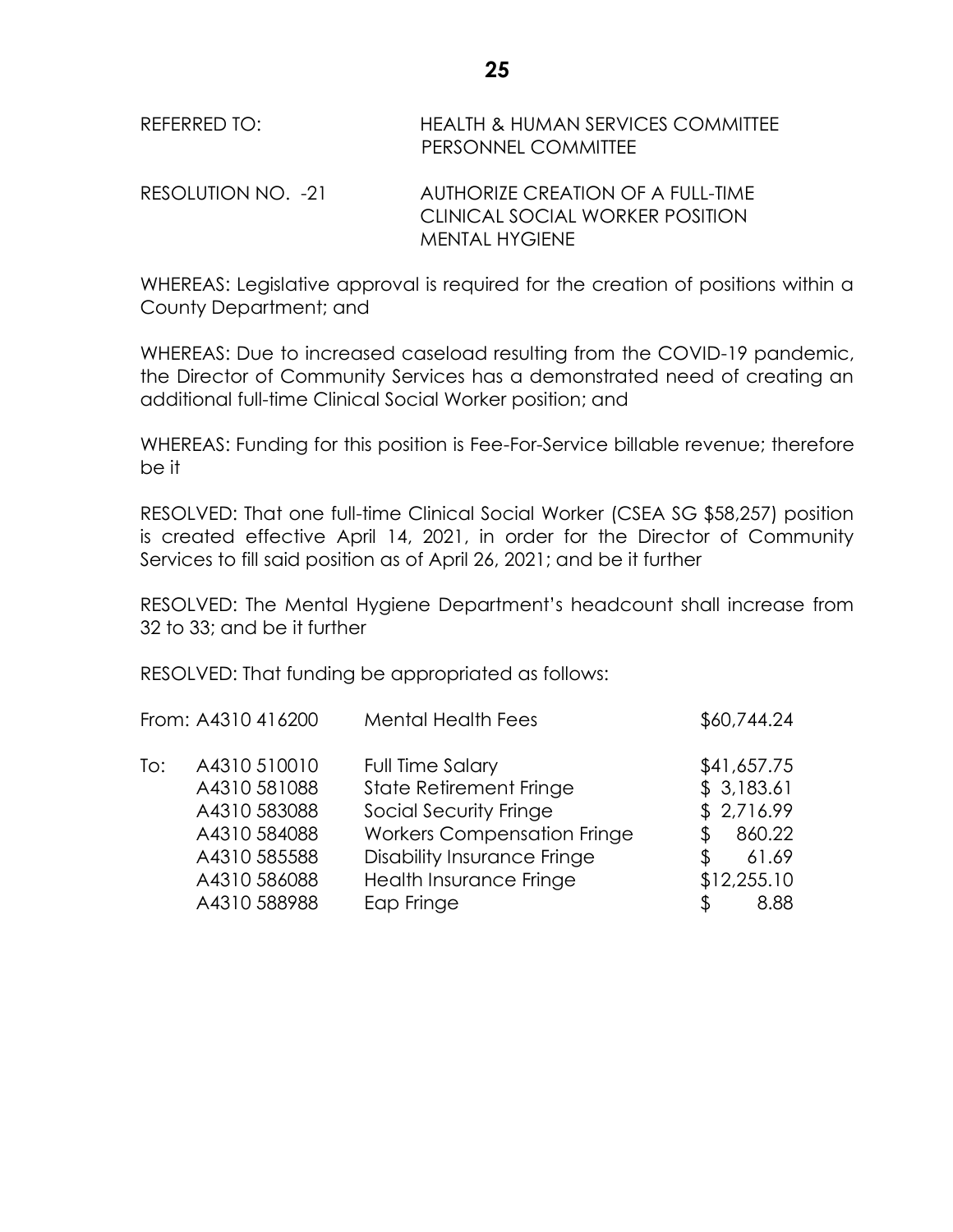REFERRED TO: INFORMATION TECHNOLOGY COMMITTEE PERSONNEL COMMITTEE

RESOLUTION NO. -21 AMEND RESOLUTION 348-19; AUTHORIZATION TO FUND AND RECLASSIFY FULL-TIME VACANT POSITION INFORMATION TECHNOLOGY

WHEREAS: Resolution 348-19 unfunded a vacant Computer Programmer (Specialist) position and Legislative approval is required to reclassify the title of a position; and

WHEREAS: In March, the Chief Information Officer (CIO) received support from his Legislative Committee to fund an existing vacant full-time position as an administrative support title providing he could identify necessary funds within the County budget; and

WHEREAS: A New Position Duties Statement was submitted to the Personnel Officer who determined that the title of Office Specialist II was the appropriate classification for work to be performed; and

WHEREAS: The CIO has been able to identify funding to include said position within the County budget; therefore be it

RESOLVED: That Resolution 348-19 be amended to fund the full-time vacant Computer Programmer (Specialist) (Non-Union base \$46,573) within the Information Technology & Communication Services (ITCS) Department; and be it further

RESOLVED: That without increase to the ITCS departmental 2021 authorized headcount, said vacancy shall be reclassified to the title of Office Specialist II (CSEA SG IV, \$28,352) effective April 14, 2021; and be it further

RESOLVED: The CIO is authorized to fill this vacancy from the appropriate eligible list effective April 26, 2021; and be it further

RESOLVED: The Budget Director is authorized to utilize unexpended funds from the ITCS departmental salary line and unutilized funds from the Records Management position to fund the position for the 2021 budget year; and be it further

RESOLVED: That the following budget modification and transfer of funds be made: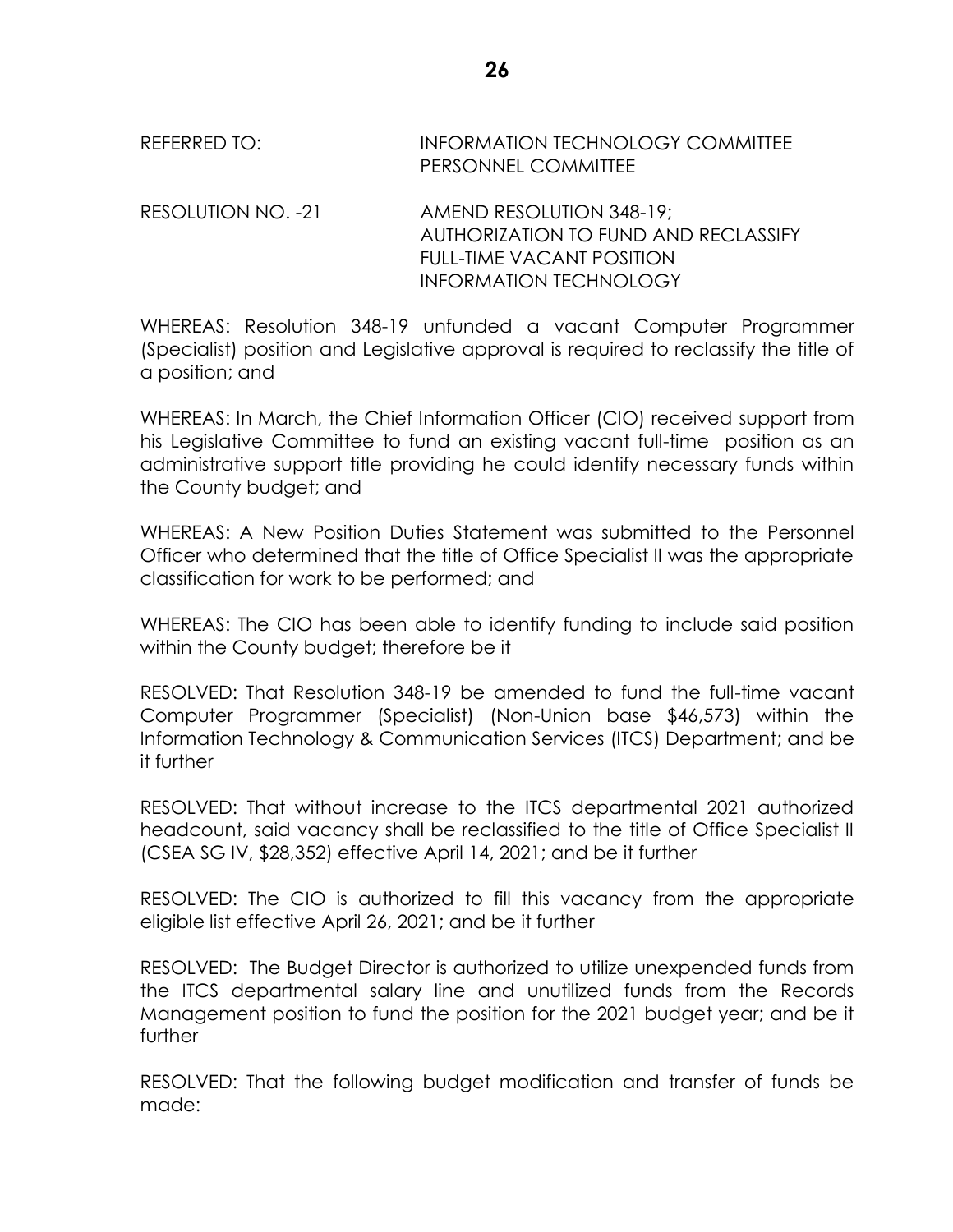| FROM: | $A1410.510010 - C$ ty. Clk. full time payroll | 9,365.75     |
|-------|-----------------------------------------------|--------------|
|       | A 1410.581088 – Retirement                    | 1,896.00     |
|       | A1410.583088 - Social Security                | \$<br>716.48 |
|       | A1410.584088 - Workers' Comp                  | 306.25       |
|       | A1410.585588 - Disability                     | \$<br>17.00  |
|       | A1410.586088 - Health Ins/HRA                 | 3,149.00     |
|       | A1410.588988 - EAP                            | \$<br>3.75   |
| TO:   | A1680.510010 – ITCS full time payroll         | 9,365.75     |
|       | A1680.581088 - Retirement                     | 1,896.00     |
|       | A1680.583088 – Social Security                | 716.48       |
|       | A1680.584088 - Workers' Comp                  | 306.25       |
|       | A1680.585588 - Disability                     | 17.00        |
|       | A1680.586088 - Health Ins/HRA                 | 3,149.00     |
|       | A1680.588988 - EAP                            | \$<br>3.75   |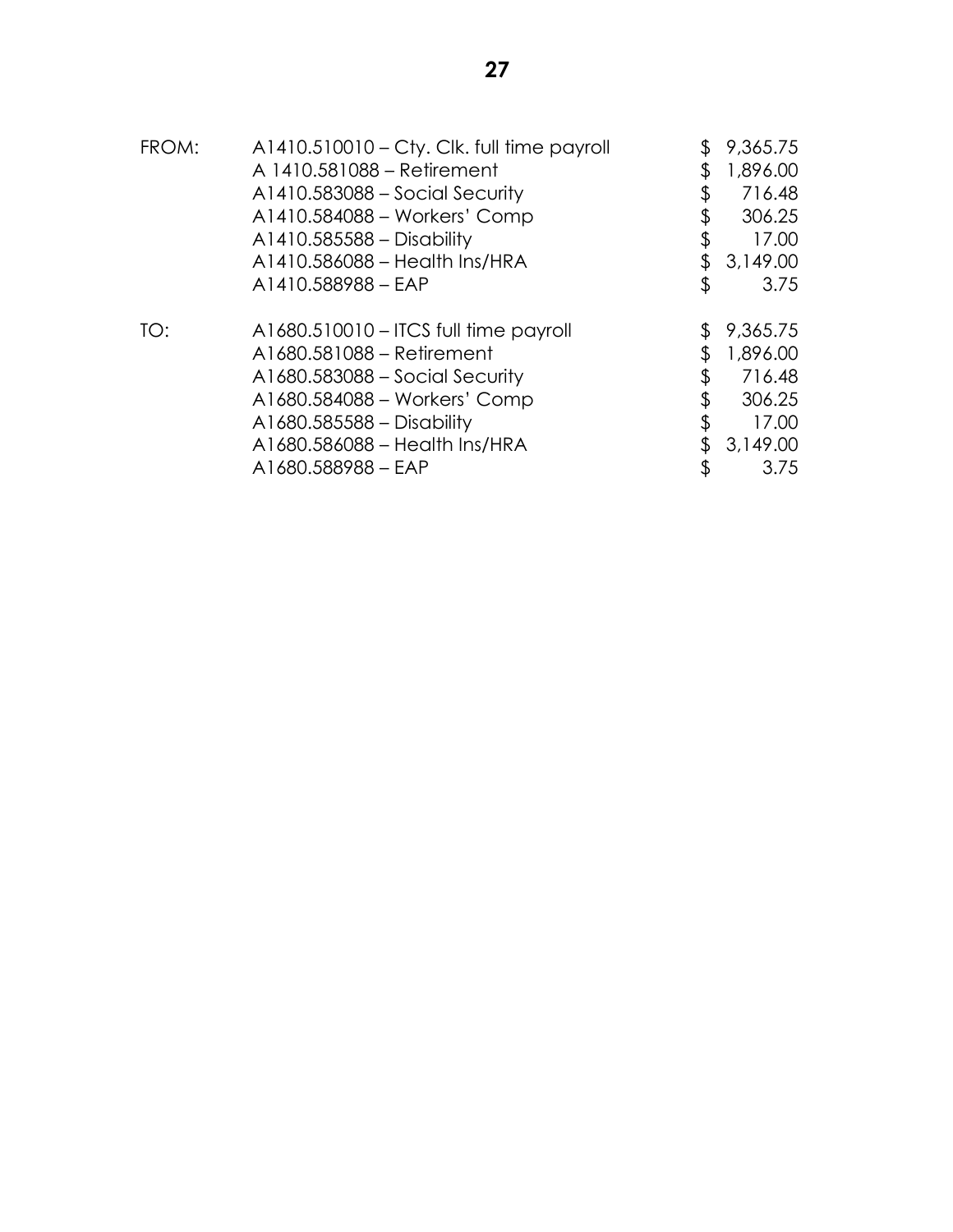| REFERRED TO: | <b>HEALTH &amp; HUMAN SERVICES COMMITTEE</b> |
|--------------|----------------------------------------------|
|              | <b>PERSONNEL COMMITTEE</b>                   |

RESOLUTION NO.-21 AUTHORIZE WAIVER OF 90-DAY HIRING DELAY MENTAL HYGIENE

WHEREAS: Resolution 195-20 created a 90-day hiring delay effective October 1, 2020; and

WHEREAS: Effective April 2, 2021, an Accounting Associate II (CSEA SG V, \$29,918) position became vacant due to an incumbent's resignation; and

WHEREAS: Said vacancy impacts the Mental Hygiene Department's financial accounts process; therefore be it

RESOLVED: That the Director of Community Services is hereby granted a waiver from the 90-day hiring delay and is authorized to provisionally fill the vacant Accounting Associate II effective April 26, 2021, pending successful appointment from a civil service eligible list.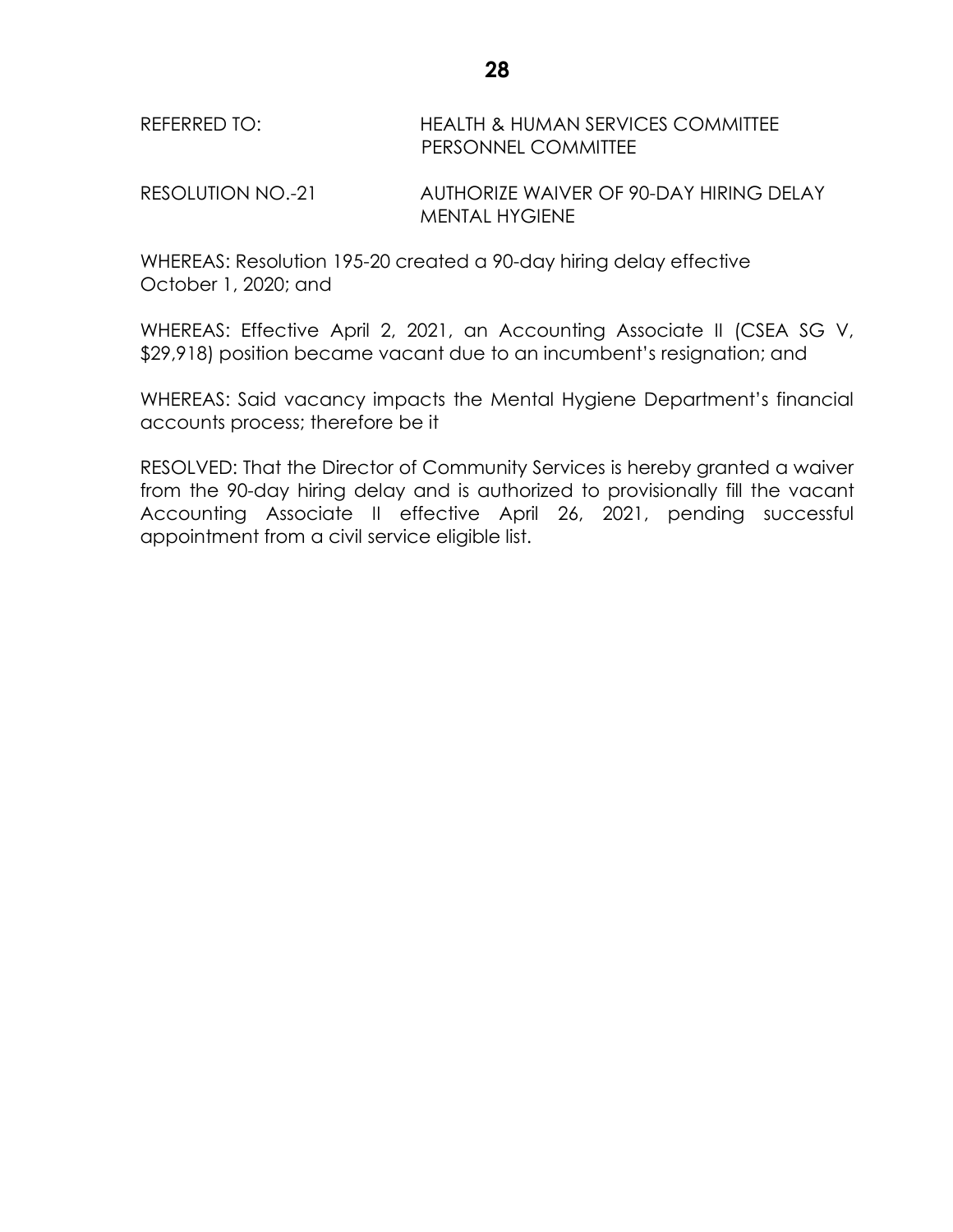| REFERRED TO: | <b>PUBLIC SAFETY COMMITTEE</b> |
|--------------|--------------------------------|
|              | <b>PERSONNEL COMMITTEE</b>     |

RESOLUTION NO. -21 AUTHORIZE WAIVER 90-DAY HIRING DELAY PART-TIME PUBLIC SAFETY DISPATCHER SHERIFF'S OFFICE

WHEREAS: Resolution 195-20 implemented the 90-day hiring delay for vacancies; and

WHEREAS: Effective March 30, 2021, a part-time Public Safety Dispatcher position became vacant due to a resignation; and

WHEREAS: In order to maintain adequate staffing levels for the Communications Division, the Sheriff has an immediate need to backfill said position; therefore be it

RESOLVED: That the Sheriff is hereby granted a waiver from the 90-day hiring delay and is authorized to backfill the vacant, part-time Public Safety Dispatcher position effective April 24, 2021.